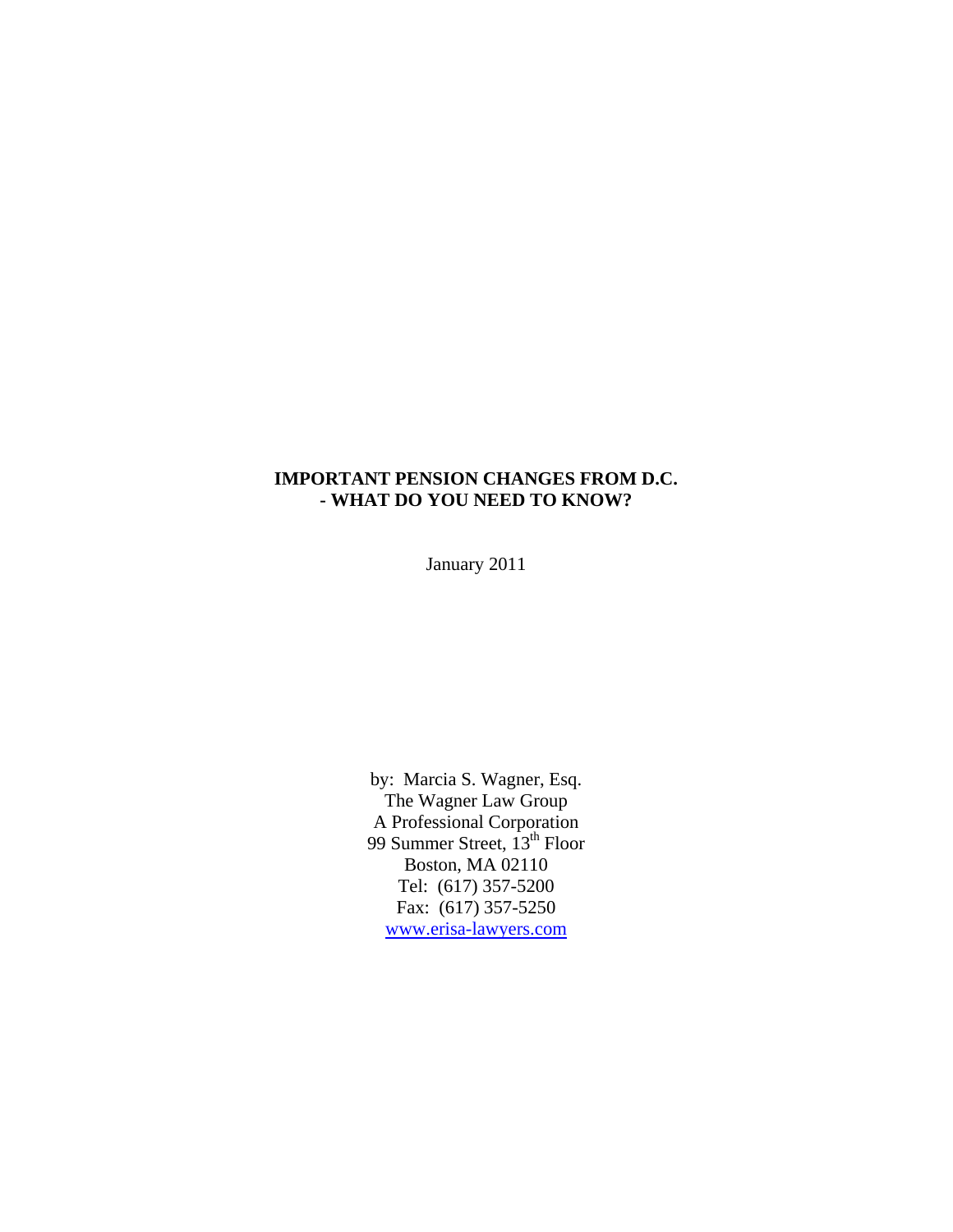# TABLE OF CONTENTS

**\_\_\_\_\_\_\_\_\_\_\_\_\_\_\_\_\_\_\_** 

 $\overline{\phantom{a}}$  , where  $\overline{\phantom{a}}$  , where  $\overline{\phantom{a}}$ 

| VII. AUTOMATIC IRA ACT OF 2010 INTRODUCED IN BOTH SENATE AND HOUSE 30 |  |
|-----------------------------------------------------------------------|--|
|                                                                       |  |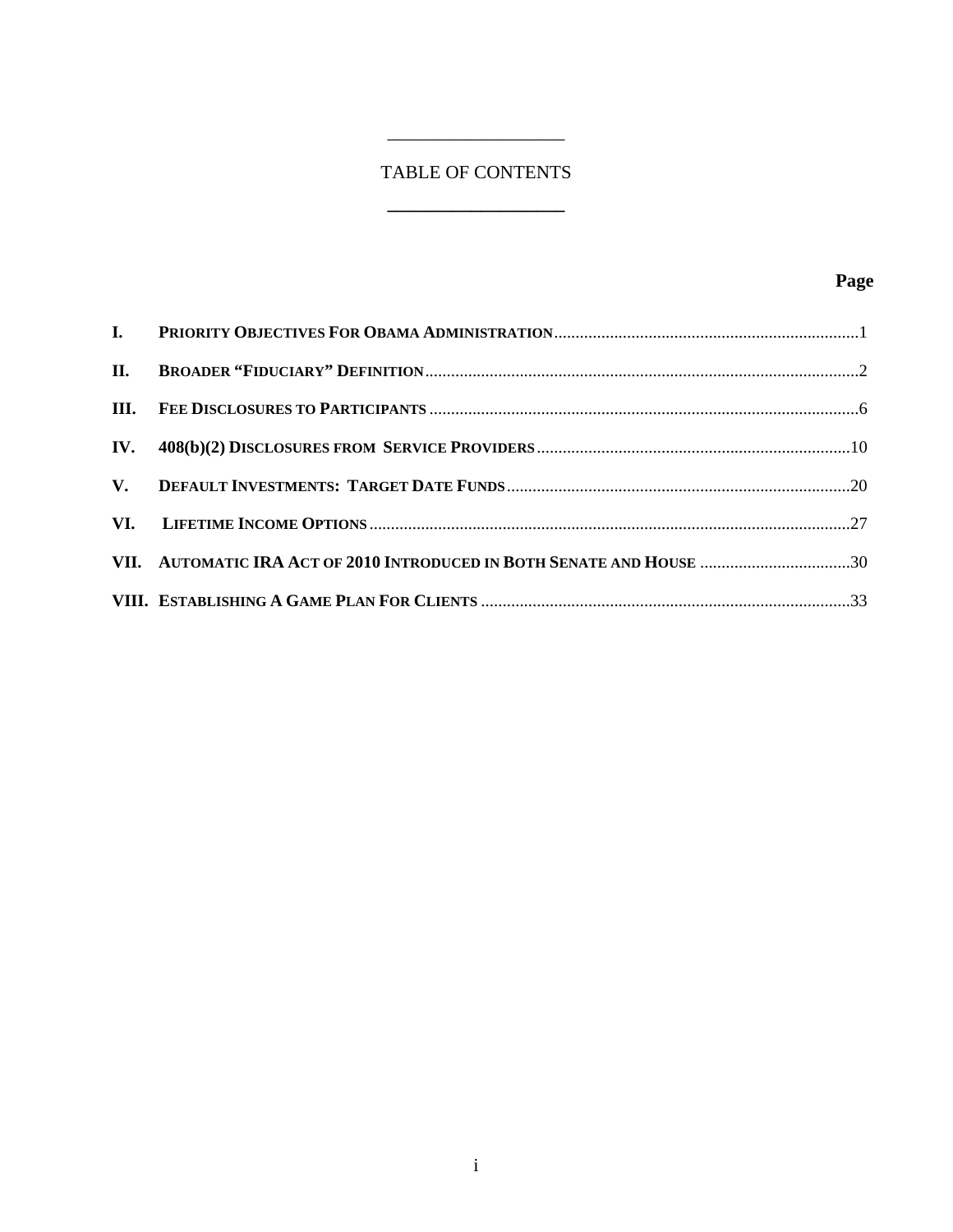# **IMPORTANT PENSION CHANGES FROM D.C. - WHAT DO YOU NEED TO KNOW?**

# <span id="page-2-0"></span>**I. Priority Objectives for Obama Administration**

## A. General Outlook on America's Private Retirement System.

Retirement security continues to be a major priority for the White House. The Obama Administration's position is that "the current system does not provide sufficient retirement security for millions of Americans" and it is pushing for significant legislative reform through Congress and for regulatory changes through the U.S. Department of Labor (the "DOL").<sup>[1](#page-2-1)</sup> The Administration is coordinating these various reforms through the White House Task Force on the Middle Class (the "Middle Class Task Force"), which was newly created by President Obama in 2009. The Middle Class Task Force is chaired by Vice President Joe Biden and includes various members of the Cabinet, including the Secretaries of Labor and Treasury. The Administration's initiatives are extensive, and they are expected to impact plan sponsors, plan participants, and providers of all types.

# B. Improving the Defined Contribution Savings System.

With respect to the 401(k) plan market, the Obama Administration has announced a series of changes that specifically target defined contribution plans and their investment and service providers.<sup>[2](#page-2-2)</sup> These proposals are in the form of new regulations under the auspices of the DOL. Although the DOL, like many federal agencies, is organized under the Executive Branch of the federal government, its operation and pronouncements are usually distinct from those of the White House. However, in recent months, there has been a real blurring of lines between the Executive Branch and this separate agency. In fact, one of the recent fiduciary regulations under the Employee Retirement Income Security Act of 1974 ("ERISA") was actually unveiled by Vice President Biden, and not by the DOL's Employee Benefits Security Administration ("EBSA"), the regulator responsible for issuing them.<sup>[3](#page-2-3)</sup>

 Given the unprecedented involvement of the White House in the development of DOL regulations under ERISA, it is important to bear in mind that these rules are designed to make strategic improvements in the  $401(k)$  plan arena, and that they not being issued haphazardly in isolation of one another.

<span id="page-2-1"></span><sup>&</sup>lt;sup>1</sup> Annual Report of the White House Task Force on the Middle Class, February 2010.<br><sup>2</sup> Budget of the U.S. Government, Fiscal Year 2011, Office of Management and Budget.

<span id="page-2-3"></span><span id="page-2-2"></span><sup>&</sup>lt;sup>3</sup> On February 26, 2010, Vice President Biden announced the DOL's proposed regulations on investment advice, 75 FR 9360 (March 2, 2010), as part of the Middle Class Task Force's year-end annual report.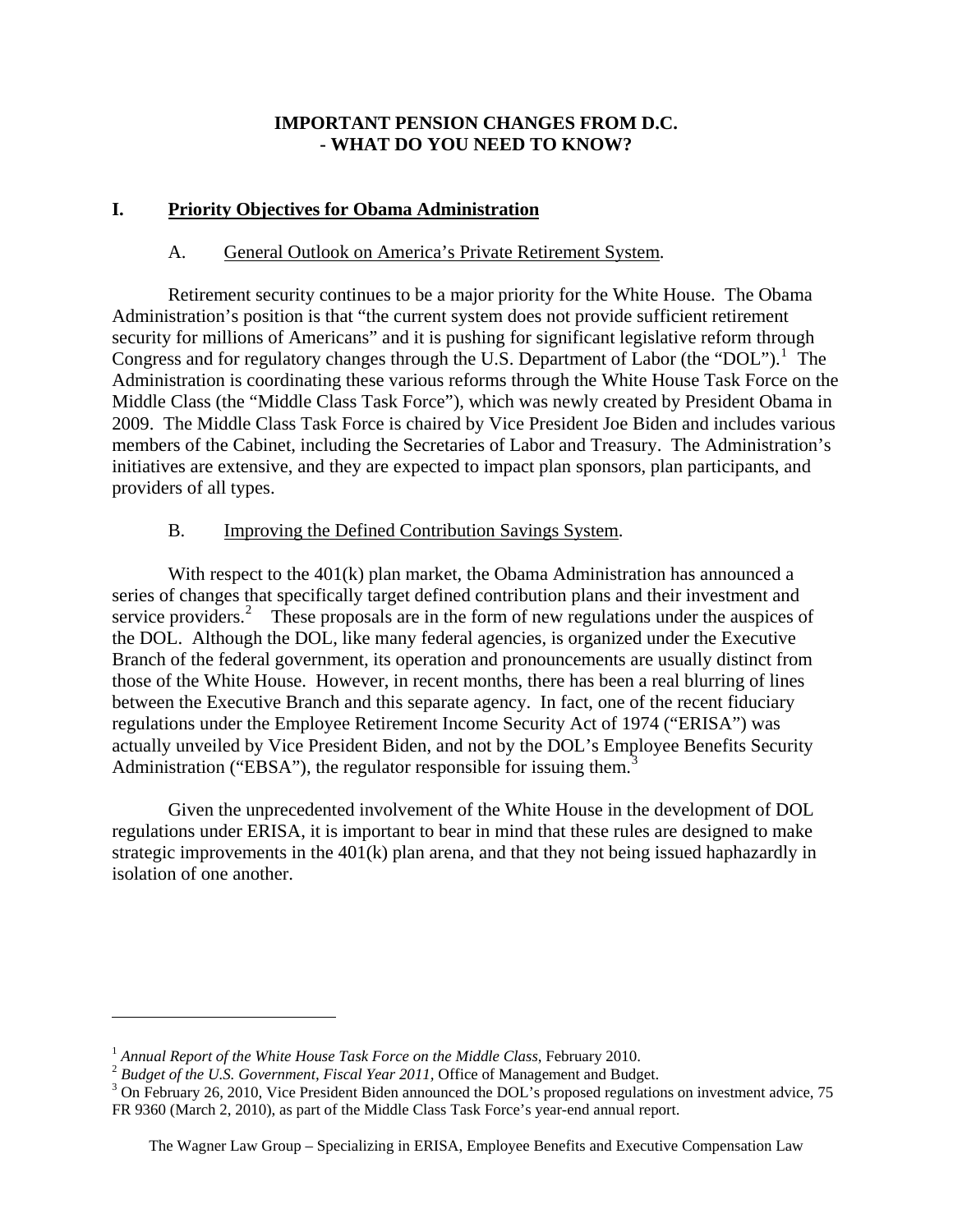<span id="page-3-0"></span>In sum, the DOL and the Administration are targeting these six areas:

- 1. Broader "fiduciary" definition
- 2. Fee disclosures to participants
- 3. 408(b)(2) disclosures from service providers
- 4. Default investments
- 5. Lifetime income options
- 6. Automatic IRA legislation

### **II. Broader "Fiduciary" Definition**

The fiduciary standards under ERISA are "the highest known to the law."<sup>[4](#page-3-1)</sup> And unlike securities laws which generally allow you to mitigate conflicts of interest through disclosure, ERISA requires you to either eliminate the conflict or satisfy the strict conditions of a prohibited transaction exemption. Consistent with the Obama Administration's campaign to reduce conflicts of interest in the 401(k) plan industry, on October 21, 2010, the DOL released its proposed regulations to modify the existing regulatory definition of an "investment advice fiduciary." These rules, if adopted, would broaden the existing regulatory definition of "investment advice" under ERISA considerably.

#### A. Overview of Existing Regulatory Definition

Under the current regulation, a person is deemed to provide fiduciary investment advice

- (1) such person renders advice to the plan as to the value or advisability of making an investment in securities or other property
- (2) on a regular basis,

if:

 $\overline{a}$ 

- (3) pursuant to a mutual agreement or understanding (written or otherwise)
- (4) that such services will serve as a primary basis for investment decisions, and
- (5) that such person will render advice based on the particular needs of the plan.

It should be noted that this 5-factor definition of "investment advice" is much more narrow than the definition under federal securities law. For example, the Investment Advisers Act of 1940 has a rather expansive view of the advisory activity that is subject to regulation as investment advice.

<span id="page-3-1"></span><sup>&</sup>lt;sup>4</sup> Donovan v. Bierwirth, 680 F.3d 263 (2d Cir.), cert. denied, 459 U.S. 1069 (1982).

The Wagner Law Group – Specializing in ERISA, Employee Benefits and Executive Compensation Law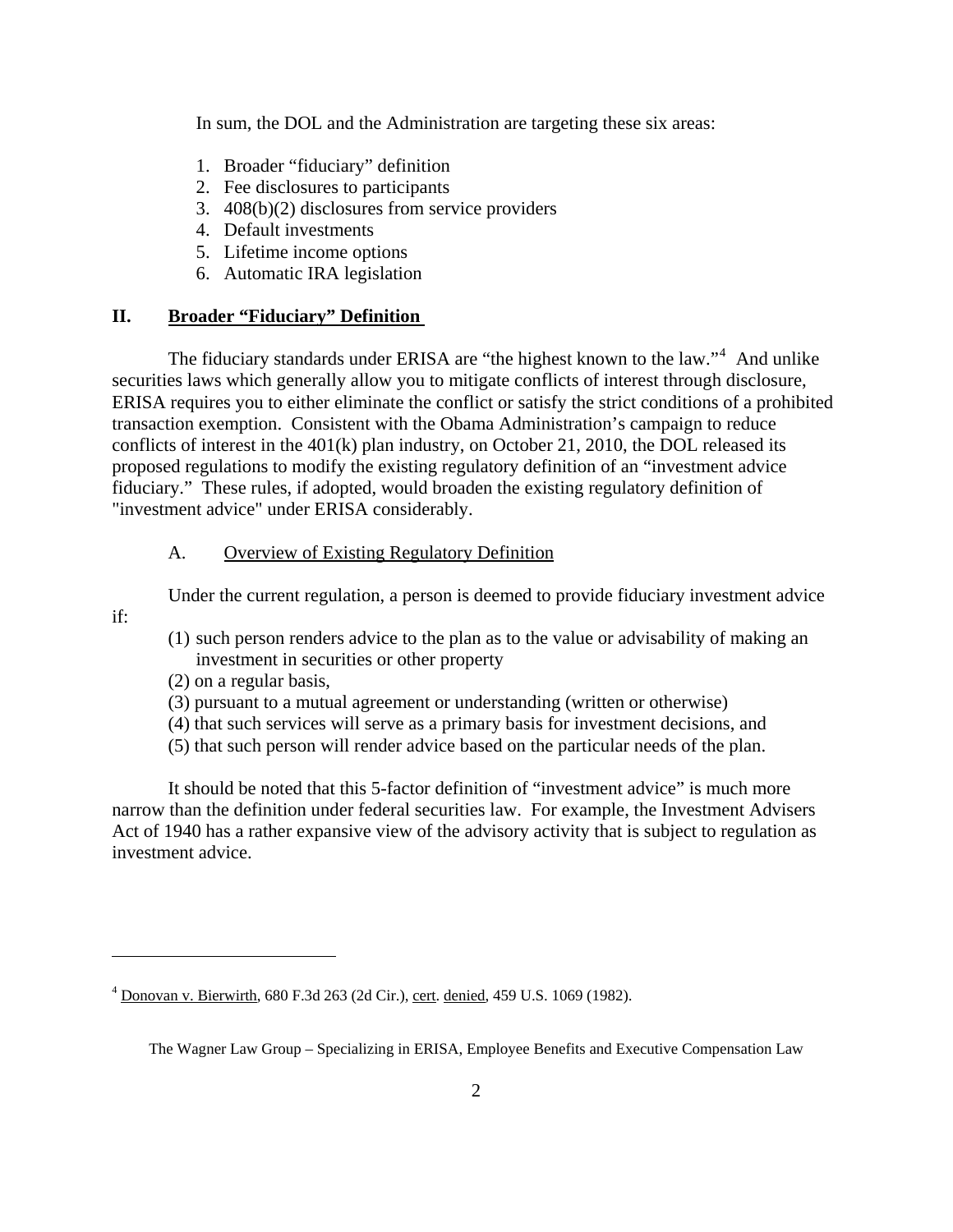### B. Two Specific Changes to Existing Regulatory Definition

The proposed regulations, if adopted, would make two specific changes to the existing definition of "investment advice." Under the existing rule, advisors are deemed to provide investment advice if, among other requirements:

- there is a "mutual" understanding or agreement that the advice will serve as the "primary basis" for plan investment decisions, and
- the advice is provided on a "regular basis."

However, under the DOL's proposed rulemaking, an advisor is deemed to provide investment advice if there is any understanding or agreement that the advice "may be considered" in connection with a plan investment decision, regardless of whether it is provided on a regular basis. Under both the existing and the proposed rules, advice will constitute "investment advice" only if it is individualized advice for the particular plan client.

# C. Safe Harbor for Avoiding Fiduciary Status

In addition to broadening the existing "investment advice" definition, the proposal effectively introduces a safe harbor that advisors would need to follow to avoid fiduciary status.

Generally, to avoid being characterized as an investment advice fiduciary under the proposed regulations, an advisor must be able to "demonstrate" that the plan client knows, or reasonably should know, that (a) the advice or recommendations are being made by the advisor in its "capacity as a purchaser or seller" of securities or other property, and (b) the advisor is not undertaking to provide "impartial investment advice." The proposal generally does not specifically require a written disclosure to be provided to the plan client, but the proposal clearly contemplates and encourages written disclaimers.

### D. Two Specific Activities Exempted Under Safe Harbor

The proposed rules further state that investment education within the meaning of the DOL's longstanding guidance on non-fiduciary education, as provided under Interpretive Bulletin 96-1, shall not constitute investment advice.

Furthermore, investment advice shall not include a platform provider's marketing or making investment alternatives available to a plan (without regard to individual needs of a plan) or providing general financial information to assist a plan fiduciary's selection or monitoring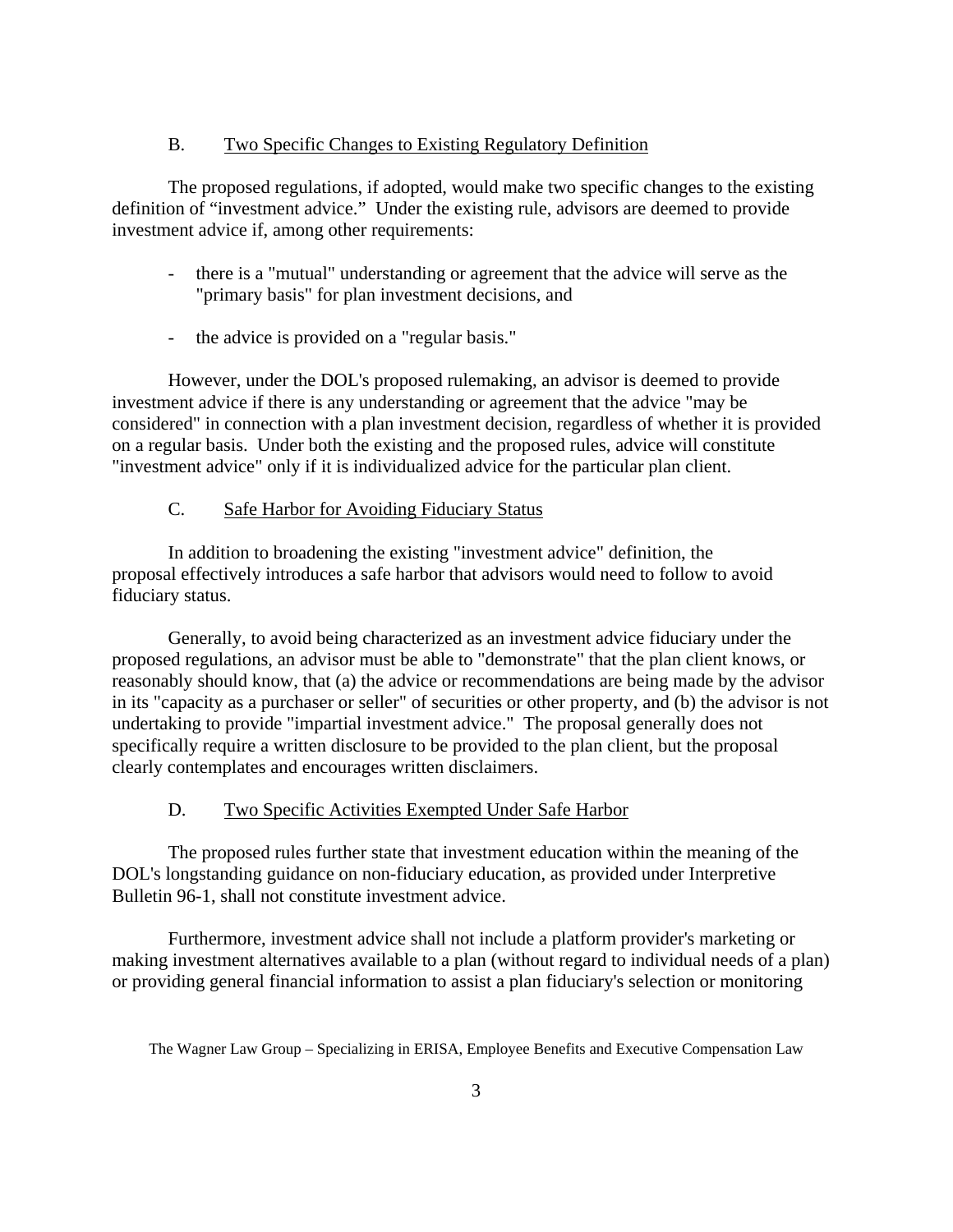of such investment alternatives, so long as the platform provider discloses in writing that it is not providing impartial investment advice.

#### Potential Impact on Financial Advisors E.

If the proposed regulations were finalized in their current form, brokers currently advising 401(k) plan sponsors and participants in a non-fiduciary capacity would undoubtedly need to change their service model and re-define their role as plan advisors. To avoid fiduciary status, they would effectively be forced to furnish written disclaimers to plan clients, stating that they are not providing impartial advice, as contemplated under the proposed DOL guidance.

If they failed to provide any disclaimer, a broker could be viewed as an "investment advice fiduciary" and any variable compensation, such as 12b-1 fees, received by the broker would trigger a non-exempt prohibited transaction under ERISA. The penalties for a prohibited transaction generally include a right of rescission by the plan client, a "first tier" 15%-peryear excise tax and a "second tier" 100% excise tax, and a 20% civil penalty on any amounts recovered through DOL action.

Alternatively, a broker serving as a plan fiduciary could avoid these penalties by becoming a dual-registered investment adviser. This action would enable it to charge an assetbased fee (such as a wrap-fee), eliminating the problems associated with variable compensation.

#### F. Potential Impact on Other Providers

The proposed regulations, by their terms, would impact platform providers directly. To comply with the proposed safe harbor, they would need to disclose in writing that they are not providing impartial investment advice. This may have a substantial impact on platform providers that deliver advisory services regarding the selection of plan investment alternatives, especially those delivering such services in exchange for any type of direct or indirect compensation. Like brokers, platform providers offering advisory services could provide nonconflicted advice by adopting an asset-based fee, although this change would similarly require the provider to become registered as an investment adviser.

Similarly, TPAs that also provide advisory services in exchange for variable compensation would need to either provide the required disclaimers, or register as investment advisers in order to provide their advisory services for a level fee in a non-conflicted manner.

## G. Outlook for DOL Proposed Regulations

This regulatory proposal is consistent with the Administration's aim to reduce conflicts in the 401(k) plan industry, and it aims to impose ERISA's fiduciary standards on a large segment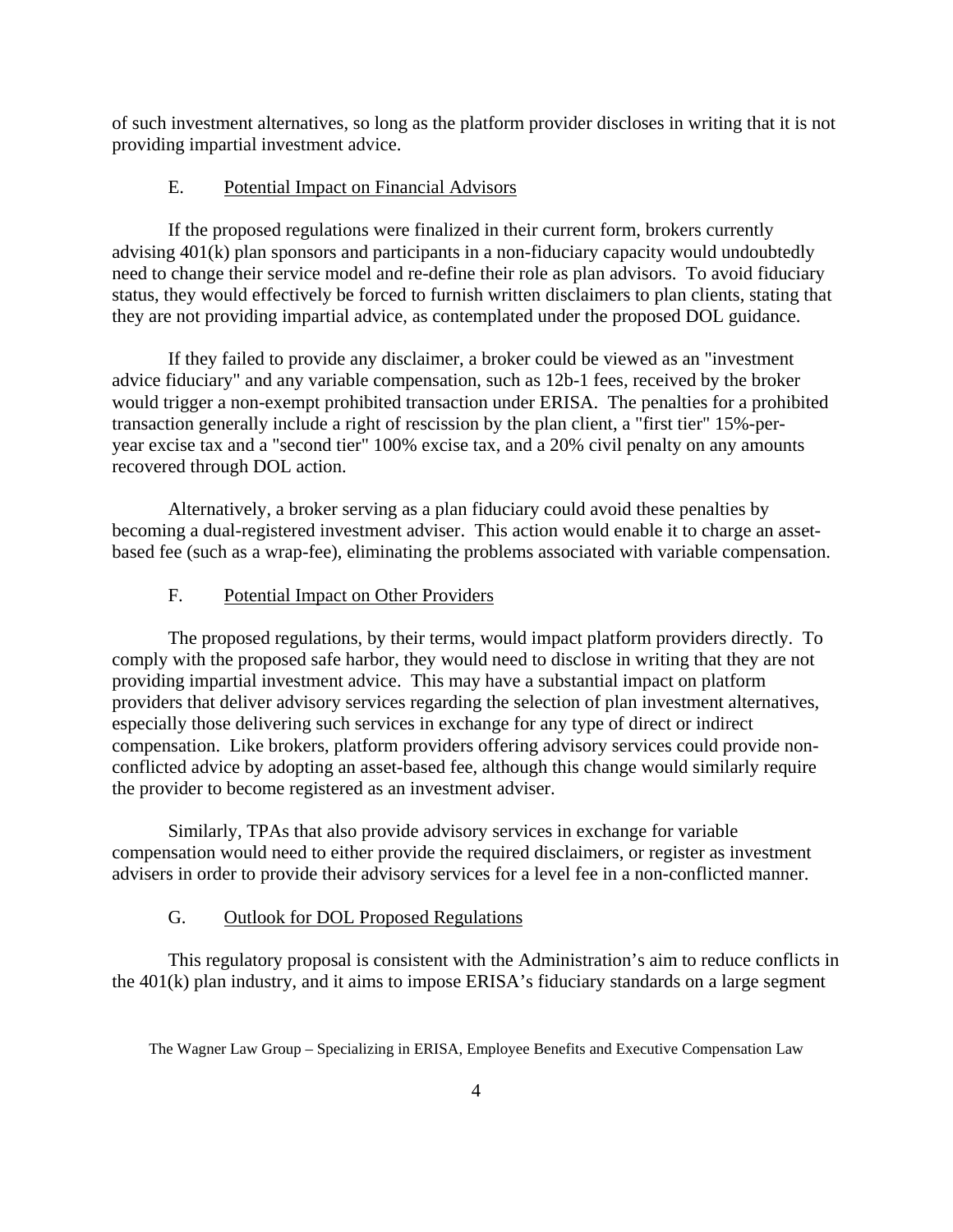of financial professionals who do not currently hold themselves out as fiduciaries. If adopted, the proposed regulations would force them to adopt fee-leveling, change the nature of their services so that they are not viewed as providing fiduciary advice, or otherwise eliminate any perceived conflicts of interest. Given the significance of the DOL's rulemaking, the proposed regulations are expected to draw heavy comments. Written comments on the proposed regulations may be submitted to the DOL on or before February 3, 2011. Due to the considerable interest expressed by various segments of the employee benefits and financial services communities, the DOL is also holding a public hearing on March 1, 2011.

#### H. New Fiduciary Standard for Brokers Under The Dodd-Frank Act.

The Dodd-Frank Wall Street Reform and Consumer Protection Act (the "Dodd-Frank Act"), which was enacted on July 21, 2010, is expected to impact the standard of conduct of those financial advisors who provide their services as registered representatives of brokerdealers. Although these rules under the Dodd-Frank Act are unrelated to the DOL's regulatory initiative to broaden the "fiduciary" definition under ERISA, they are expected to impact the standard of care that brokers must adhere to when advising their clients, including retirement plan clients.

Under the powers conferred by the Dodd-Frank Act, the U.S. Securities and Exchange Commission (the "SEC") is authorized to issue regulations that will impose on broker-dealers the same fiduciary standard that applies to investment advisers under the Investment Advisers Act of 1940, as amended (the "Advisers Act"). Under the Advisers Act, investment advisers have a fiduciary duty to act solely in the best interests of the client and to make full and fair disclosures of all material facts, including conflicts-related disclosures. However, under current law, brokers are generally only subject to a duty of "suitability," which requires the broker to recommend investments that are suitable for the specific investor. The recommended investment does not have to be in the best interests of the client. Many brokers who advise plan clients do so in a non-fiduciary capacity, so they are not subject to ERISA's fiduciary standards under current DOL regulations. Thus, non-fiduciary advisors are allowed to make recommendations which are conflicted, skewed to investments that generate higher fees, without any restriction under ERISA or the Advisers Act.

As required under the Dodd-Frank Act, on January 21, 2011, the SEC's staff published its study on the different standards of conduct that currently apply to broker-dealers and investment advisers. In sum, the SEC staff's report recommended that the SEC consider rulemakings consistent with the authority already granted to the SEC under the Dodd-Frank Act, to create a uniform fiduciary standard that would apply to both brokers and investment advisers when they provide personalized investment advice to retail customers. The report did not provide any guidance on the extent to which plan clients would be viewed as retail customers. Of the 5 commissioners serving on the SEC, the 2 Republican appointees released a separate

The Wagner Law Group – Specializing in ERISA, Employee Benefits and Executive Compensation Law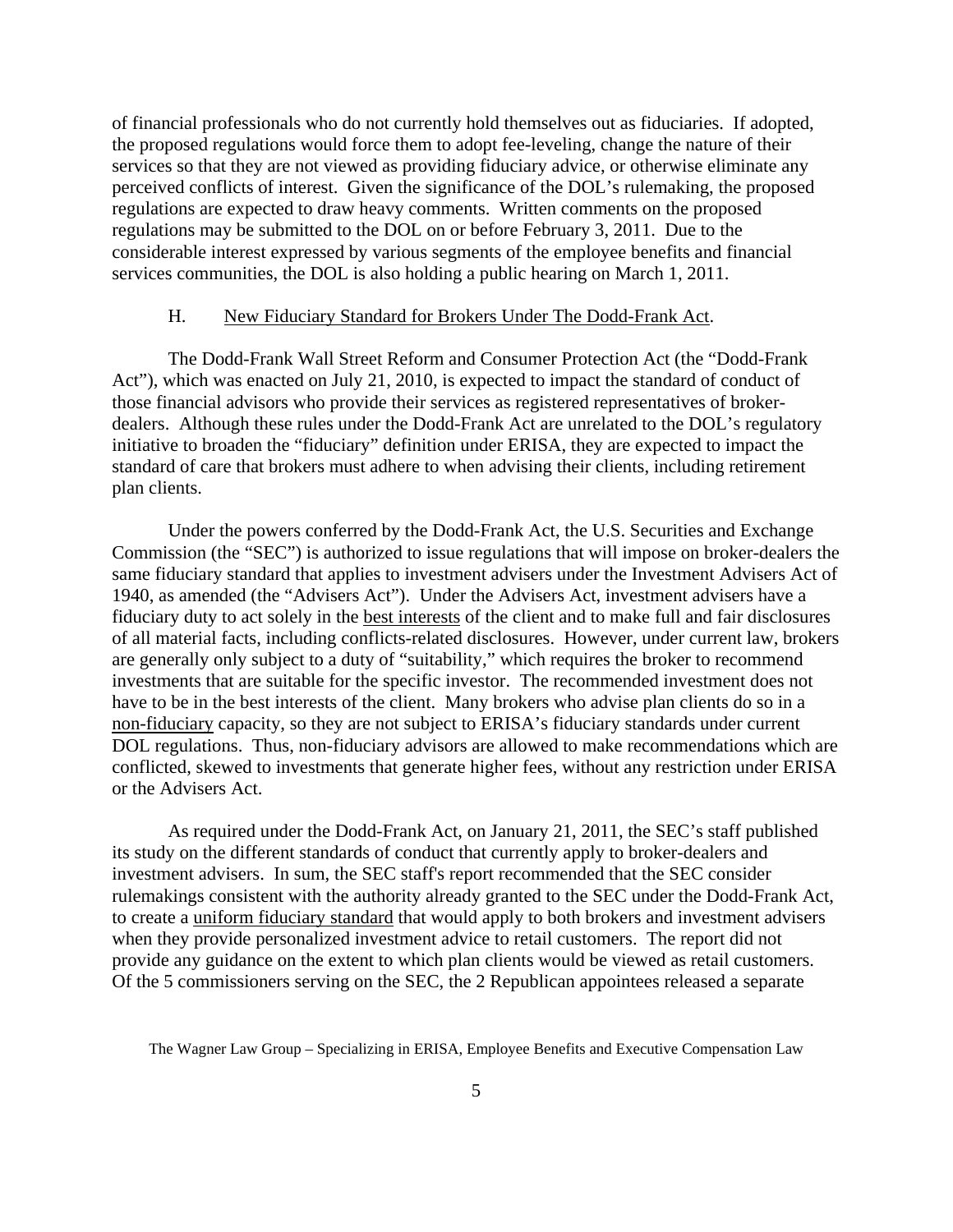<span id="page-7-0"></span>statement, criticizing the report and making the following points: (i) the SEC staff's report does not reflect the views of the SEC or its individual commissioners, (ii) the report failed to properly evaluate the existing standards of care applicable to broker-dealers and investment advisers as required by the Dodd-Frank Act, and (iii) additional study, rooted in economics and data, is required to support any recommendation for a uniform fiduciary standard.

No Congressional approval is necessary for the SEC to proceed with its rulemaking, and it is somewhat unclear if the SEC staff will conduct any type of follow-up study. Depending on how the SEC decides to exercise its rulemaking authority under the Dodd-Frank Act, brokers who advise plan clients and participants may be significantly impacted and may be subject to new conflicts-related disclosure requirements. These changes would be in addition to any future regulatory changes imposed by the DOL concerning when and how a broker could be viewed as providing fiduciary "investment advice" for ERISA purposes.

#### **III. Fee Disclosures to Participants**

 On October 14, 2010, the DOL finalized its regulations concerning the fee and investment-related disclosures that must be provided to participants in 401(k) plans and other defined contribution plans with participant-directed investments. The final regulations are generally consistent with the DOL's 2008 proposed rules, reflecting modest changes based on comments received by the agency.

 In its press release announcing the issuance of these final rules, the DOL explained that existing law did not require plans to provider workers with "the information they need to make informed investment decisions regarding the investment of their retirement savings," such as fee and expense information. However, the new rules would enable the estimated 72 million affected participants "to meaningfully compare the investment options under their plans."

#### A. Types of Plans Covered

 The new participant disclosure requirements only apply to participant-directed individual account plans, such as  $401(k)$  plans, and they do not apply to defined contribution plans with employer-directed investments.

 Many participant-directed plans are designed to comply with the requirements of ERISA Section 404(c), a provision which relieves plan sponsors of any fiduciary responsibility for the investment allocation decisions of individual participants. However, the new participant disclosure requirements cover all participant-directed plans, even if they are not designed to comply with ERISA Section 404(c). The fiduciary obligation to provide the mandatory disclosures is generally imposed on the plan sponsor.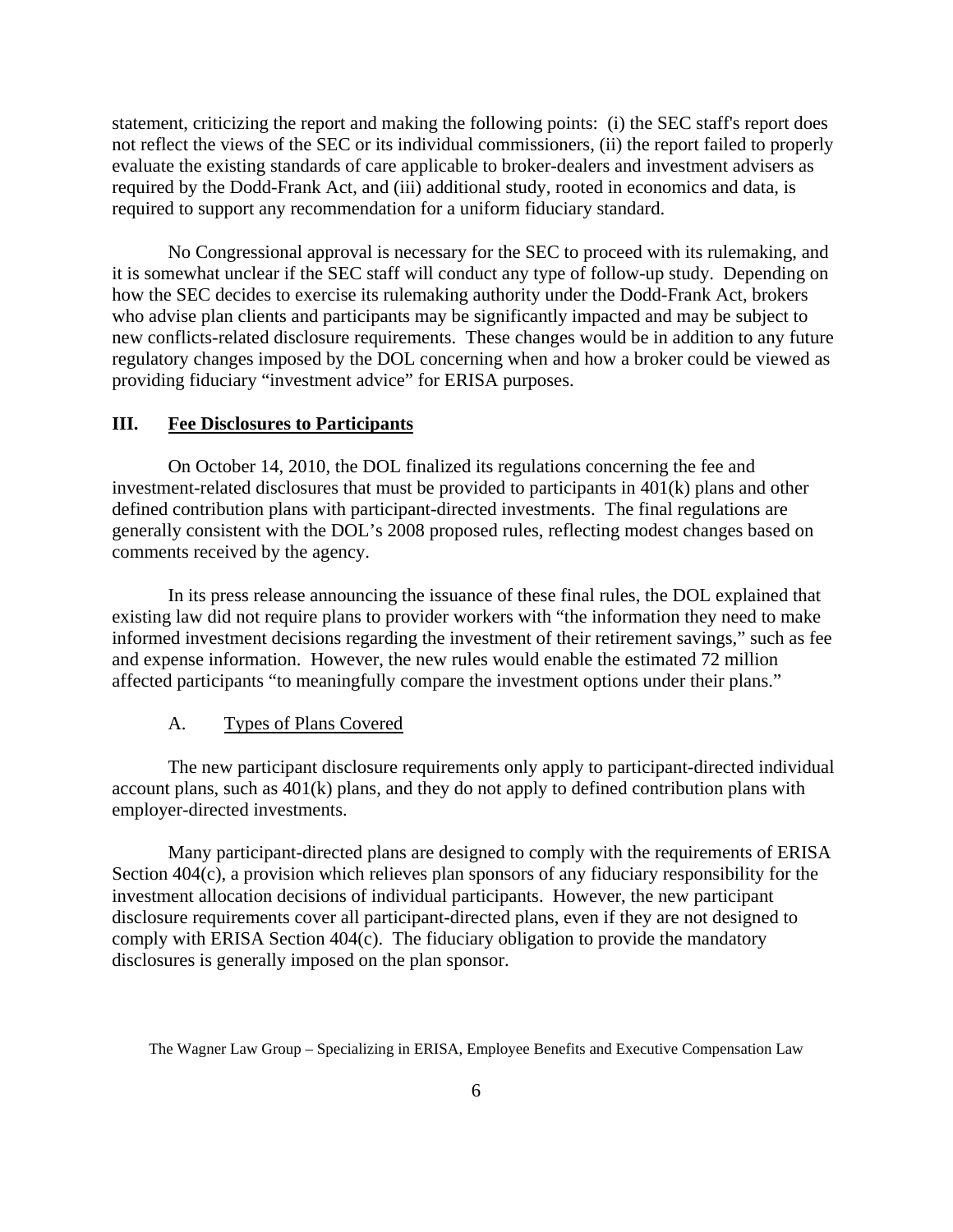## B. Coverage of Participants

 The new disclosure requirement applies to all eligible employees, and not merely participants who have actually enrolled in the plan. Thus, the entire eligible employee population will need to receive the relevant disclosures on an ongoing basis. The required disclosures include both plan-related information and investment-related information.

## C. Annual and Quarterly Disclosure of Plan-Related Information

 Under the DOL's final regulations, participants must be furnished general information about the plan annually, including an explanation of how participants may give investment allocation instructions and information concerning the plan's investment menu. Plan participants must also receive an annual explanation of the *general administrative service fees* which may be charged against their accounts as well as any *individual expenses* charged for individualized services (*e.g.*, plan loan processing fee). With respect to new participants, this information must be provided before they can first direct investments under the plan.

 Participants must also receive certain information on a quarterly basis. They must receive statements that include the quarterly dollar amounts actually charged to their plan accounts as general administrative service fees and as individual expenses, as well as a description of the relevant services.

 The annual and quarterly fee disclosures for general administrative services and individual expenses only apply to the extent such fees are not already reflected in the total annual operating expenses of the plan's investments. For example, if a service provider is wholly compensated through indirect compensation flowing from a plan's investment funds (*i.e.*, the provider's fees are already reflected in each fund's per-share market value or "NAV"), the provider's fees and services would not be subject to these annual and quarterly fee disclosures. However, if any portion of the fees for general administrative services are paid from the total annual operating expenses of any of the plan's investments (*e.g.*, through revenue sharing or 12b-1 fees), an explanation of this fact must be included in the quarterly statements.

#### D. Annual Disclosure of Investment-Related Information

 Plan participants must receive certain fee and performance-related information relating to the plan's various investment alternatives in a comparative format, for which the DOL has created a "model comparative chart." This information must be provided on or before the date on which a participant can direct investments, and annually thereafter.

 The comparative information which must be provided includes: (a) the name and type of investment option, (b) investment performance data, (c) benchmark performance data, (d) fee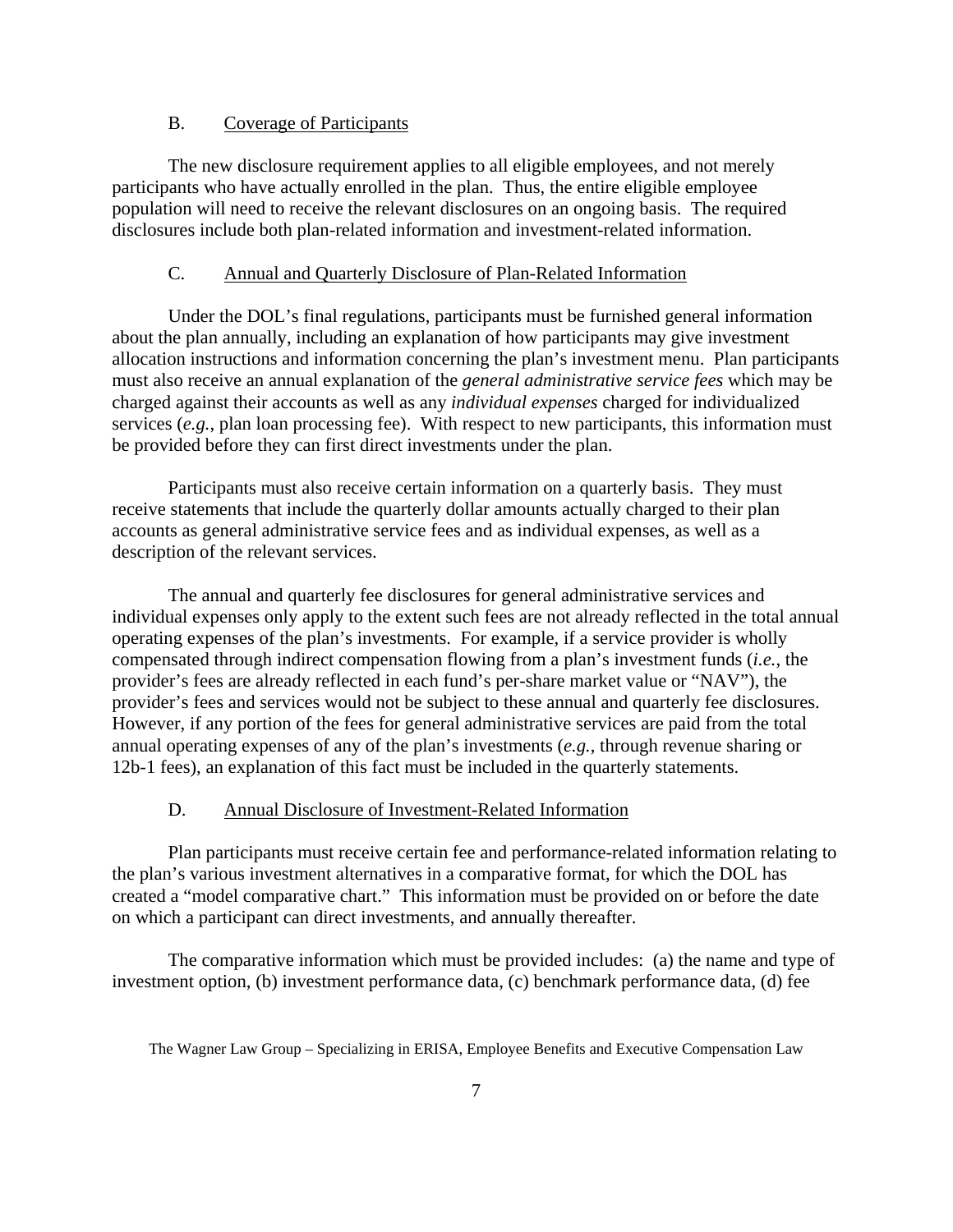information, including both the *total annual operating expenses* of each investment alternative and any *shareholder-type fees* which are not reflected in the total annual operating expenses, such as commissions and account fees, and (e) the internet website address at which additional information is available.

## E. Information That Must Be Available Upon Request

 Upon request, participants must be provided copies of fund prospectuses (or other corresponding documents) as well as any shareholder reports and related financial statements provided to the plan.

## F. Form of Disclosure

 The annual disclosures required under the DOL's regulations may be provided separately or as part of the plan's summary plan description ("SPD") or participant benefit statements. The required quarterly statements may also be provided separately or as part of the plan's participant benefit statements. All disclosures must be written in a manner calculated to be understood by the average participant.

## G. Impact on Plan Sponsor's Other Fiduciary Duties

 As expressly provided in the new DOL regulations, a plan sponsor's compliance with the new disclosure rules will not relieve it of its fiduciary duty to prudently select and monitor the plan's providers and investments.

 The new regulations modify the DOL's existing regulations under ERISA Section 404(c). As discussed above, a plan sponsor can be relieved of any responsibility over the investment allocation decisions of individual participants, provided that the regulatory conditions under Section 404(c) are satisfied. To comply with the applicable investment-disclosure requirements under the 404(c) regulations, as modified by the DOL's new rules, participants simply need to receive the annual and quarterly disclosures required under the new regulations.

#### H. Effective Date

 Although the DOL's participant disclosure regulations have been finalized, they have a delayed application date. The new disclosure requirements will be imposed on plan sponsors for plan years beginning on or after November 1, 2011. In the case of calendar year plans, they will go into effect on January 1, 2012.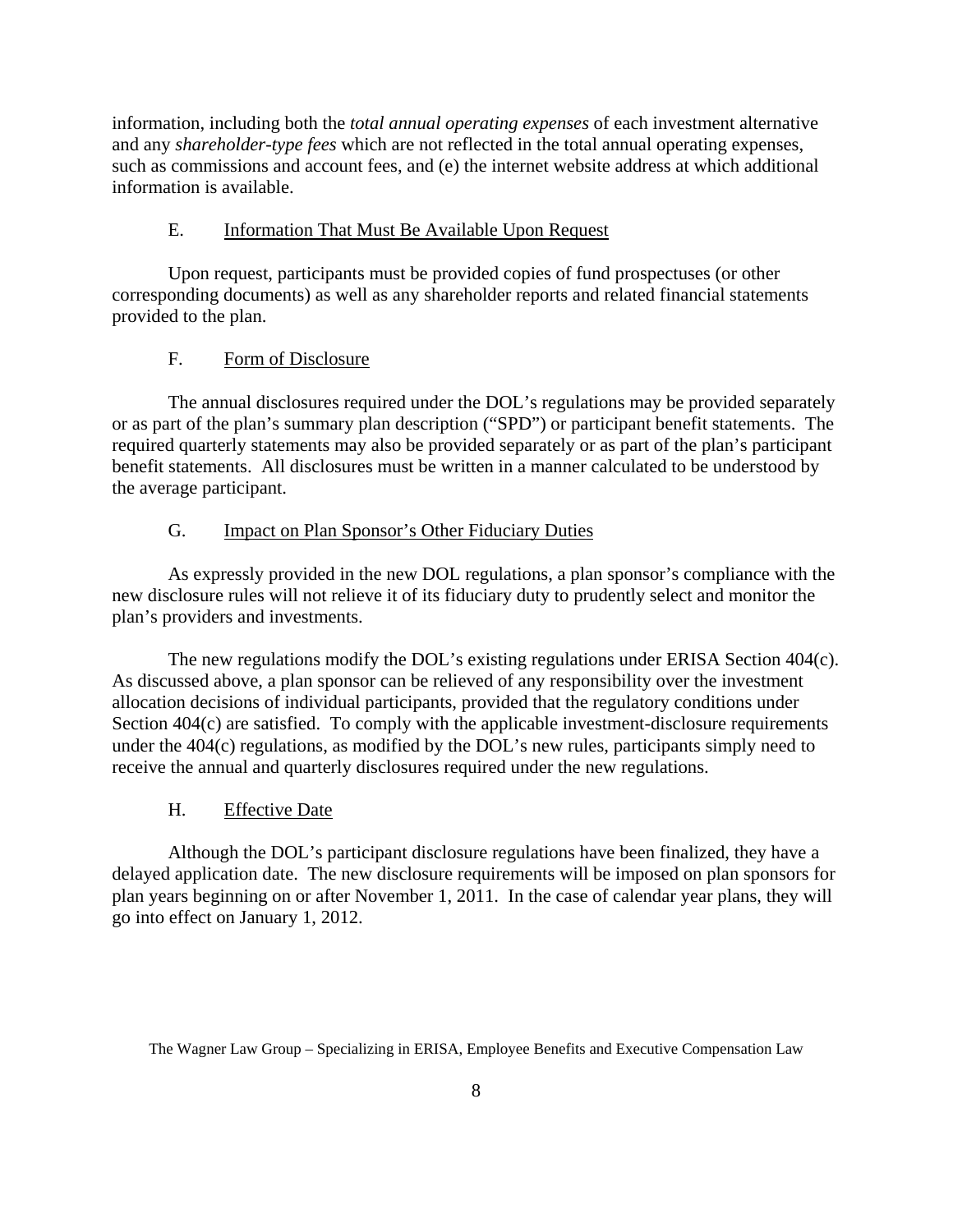#### I. Potential Impact on Administrative Service Providers

The new regulations will clearly have the greatest impact on third party administrators ("TPAs") and bundled service providers. Given the fact that the DOL's final regulations are generally consistent with its 2008 proposed rulemaking, providers that have already modified their systems based on the DOL's proposed rules are likely to require modest changes only.

There will be one administrative advantage under the new participant disclosure regime. Under existing 404(c) regulations, participants generally must receive a copy of a fund's prospectus prior to the participant's initial investment in such fund. As a practical matter, this burdensome requirement forced recordkeepers to deliver copies of all the plan's fund prospectuses to all new participants. However, as modified by the new rules, prospectuses will only need to be provided upon request by a participant.

## J. Potential Impact on Financial Advisors

 Under the new regulations, there is no special disclosure requirement for the fees and services of brokers receiving indirect compensation only (*e.g.*, 12b-1 fees and other types of revenue sharing payments). If the broker's compensation is fully reflected in the total annual operating expenses of the plan's investments, the annual and quarterly fee disclosures of planrelated information, as discussed above, would not apply. To the extent the broker's advisory services were deemed general administrative services, an explanation that a portion of the fees for such services were being paid from the total annual operating expenses of the plan's investments would have to be included in the quarterly statements. However, whether a broker's advisory services should be characterized as general administrative services is somewhat unclear under the new regulations.

With respect to registered investment advisers ("RIAs"), it is similarly unclear if a RIA's separate advisory fee (unrelated to the total annual operating expenses of the plan's investments) should be characterized as a general administrative service fee or a shareholder-type fee. If the advisory fee is deemed to be a general administrative service fee, it would need to be reflected in both the annual and quarterly disclosures, although the RIA's advisory fee would not have to be separately itemized. If the RIA's advisory fee can be categorized as a shareholder-type fee, they presumably would not have to be reflected in the quarterly disclosures as a general administrative service fee.

Even if the impact of the new regulations on many financial advisors will be indirect, it is likely to be significant. Given the detailed level and comparative nature of the disclosures that will be provided to participants, many will scrutinize their respective plan's investments and fees. The enhanced disclosures may also prompt them to pressure plan sponsors, asking "hard"

The Wagner Law Group – Specializing in ERISA, Employee Benefits and Executive Compensation Law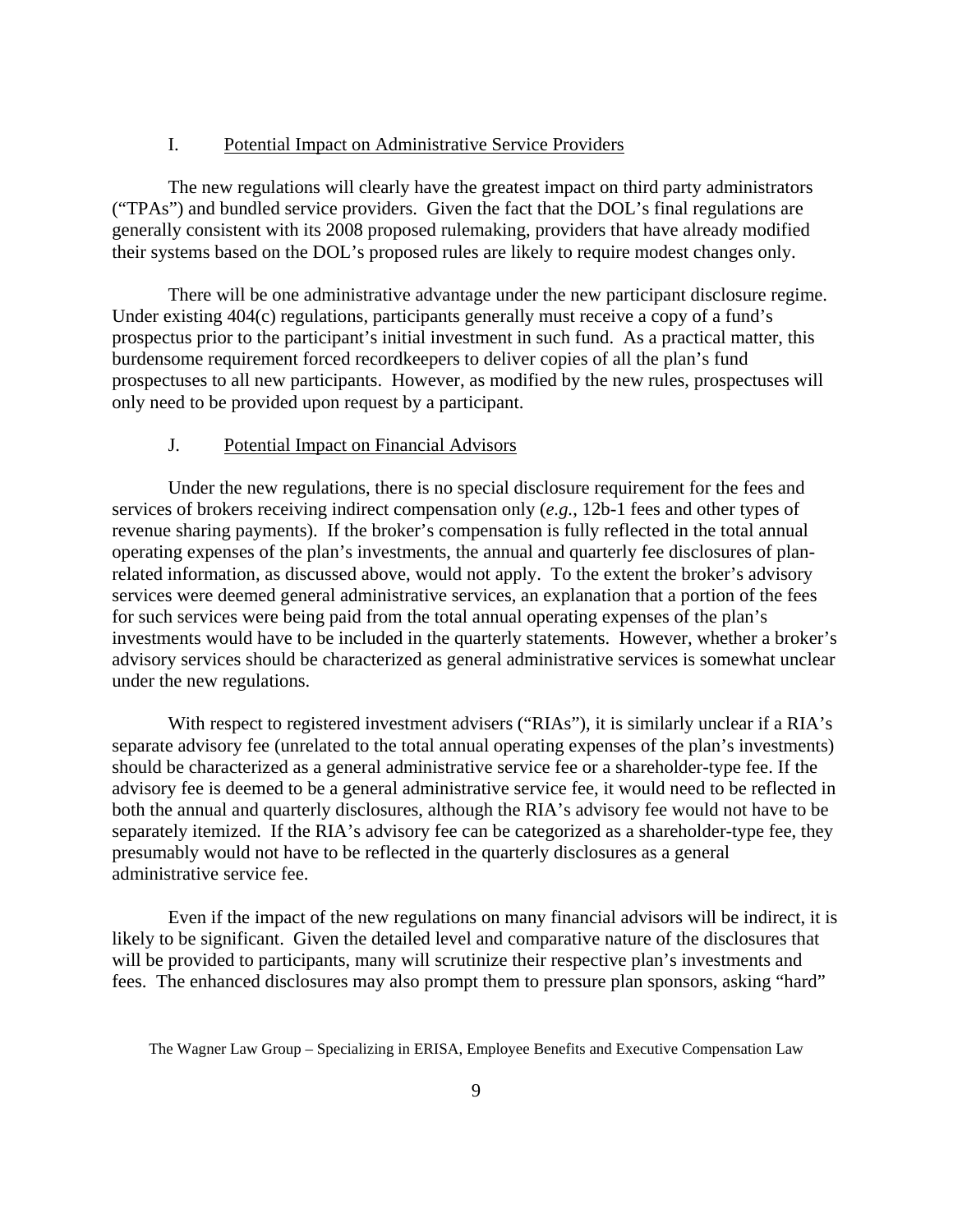<span id="page-11-0"></span>questions about the performance of the plan's investments as well as the size of plan fees. This pressure is likely to reinforce the heightened scrutiny of 401(k) fees that is already being applied in the retirement plan market.

#### **IV. 408(b)(2) Disclosures from Service Providers**

#### A. "Hidden" Fees and Conflicts of Interest

There has been a great deal of discussion surrounding the so-called "hidden" payments flowing from the plan's investments to its service providers (e.g., recordkeeper, pension consultant). Plan sponsor are undoubtedly aware of the "hard dollar" fees invoiced directly to the plan or the employer, but they may not necessarily understand that the service provider can also receive indirect compensation from the plan's investment funds and the managers of such funds. The hidden payments made to a plan's service provider might include shareholder servicing fees (as well as 12b-1 fees and sub-transfer agency fees) paid from the plan's investment funds or revenue sharing payments made directly from the fund managers. Thus, a plan sponsor could conceivably select what appears to be a "free" administrative service for the plan, without understanding that the provider's compensation was being passed on to plan participants in the form of higher embedded costs in the plan's investment funds.

A plan sponsor's ignorance of the fact that administrative service providers can receive such indirect compensation creates a potential conflict of interest for the administrative service provider. By steering plan clients to the arrangement with the highest level of indirect compensation, the provider is presumably able to receive fees in excess of what plan clients would otherwise agree to if they knew the true cost of services. Ironically, the arrangement with the highest level of indirect compensation may be the most attractive to an uninformed plan client, because it would have lower "hard dollar" fees, creating the false impression that this service arrangement was the cheapest for the plan.

For example, let's assume that an employer is looking for a provider of administrative services to its 401(k) plan. The provider offers the plan sponsor two options: (1) the employer can order services *a la carte* with no restriction on the combination of services and investment funds available for an annual fee of \$10,000, and (2) the employer may choose pre-packaged services with a limited investment menu for an annual fee of \$4,000. If the plan sponsor does not realize that the provider is receiving "hidden" compensation from the plan's investment funds and fund managers, the plan sponsor may prematurely conclude that the second option is the best choice for the plan and its participants. Unfortunately, the total compensation payable to the provider under the pre-packaged option may greatly exceed \$10,000 (*i.e.*, the cost of the first option), and the hidden cost would be directly or indirectly borne by the plan's participants.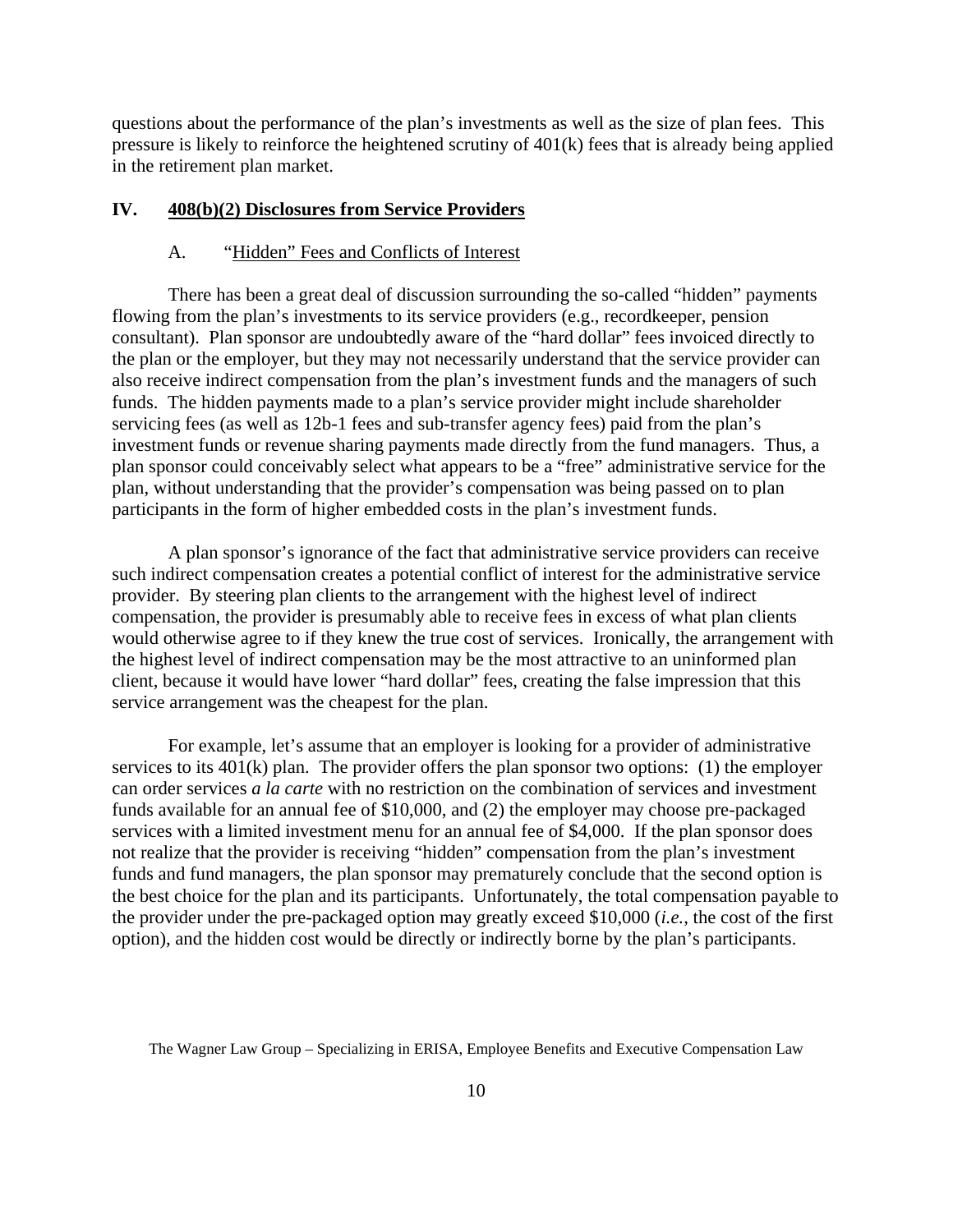Revenue sharing among a plan's investment and service providers is not prohibited under ERISA. But without full disclosure of the indirect compensation paid to the plan's service providers, the plan and its participants might end up paying fees that are unreasonable, resulting in a breach of its fiduciary duties under ERISA.

#### B. Retirement Security Initiative – Improving Transparency.

To address these concerns, the Obama Administration wants to improve "the transparency of 401(k) fees to help workers and plan sponsors make sure they are getting investment, record-keeping, and other services at a fair price."[5](#page-12-0) Consistent with this policy objective, the Administration published interim final regulations on July 16, 2010 requiring service providers to provide specific discloses with respect to fees.

It should be noted that the Administration's policy objective to improve fee transparency in the 401(k) plan industry is based on political momentum which has been growing for several years. The U. S. Government Accountability Office (GAO), which is also known as the "investigative arm of Congress," laid much of the groundwork in its reports.

- The November 2006 report by the GAO, *Private Pensions: Changes Needed to Provide 401(k) Plan Participants and the Department of Labor Better Information on Fees*, reported that the "problem with hidden fees is not how much is being paid to the service provider, but with knowing what entity is receiving the compensation and whether or not the compensation fairly represents the value of the service being rendered."
- The GAO had concluded in its July 2008 report, *Fulfilling Fiduciary Obligations Can Present Challenges for 401(k) Plan Sponsors*, that plan sponsors were unable to satisfy their fiduciary obligations without disclosure of the "hidden" compensation flowing from the plan's investments to its service providers (e.g., recordkeeper, pension consultant).
- In its March 2009 report, *Private Pensions: Conflicts of Interest Can Affect Defined Benefit and Defined Contribution Plans,* the GAO concluded that there is a "statistical association between inadequate disclosure of potential conflicts of interest and lower investment returns for ongoing plans, suggesting the possible adverse financial effect of nondisclosure" of indirect compensation arrangements.

<span id="page-12-0"></span><sup>5</sup> *Annual Report of the White House Task Force on the Middle Class*, February 2010.

The Wagner Law Group – Specializing in ERISA, Employee Benefits and Executive Compensation Law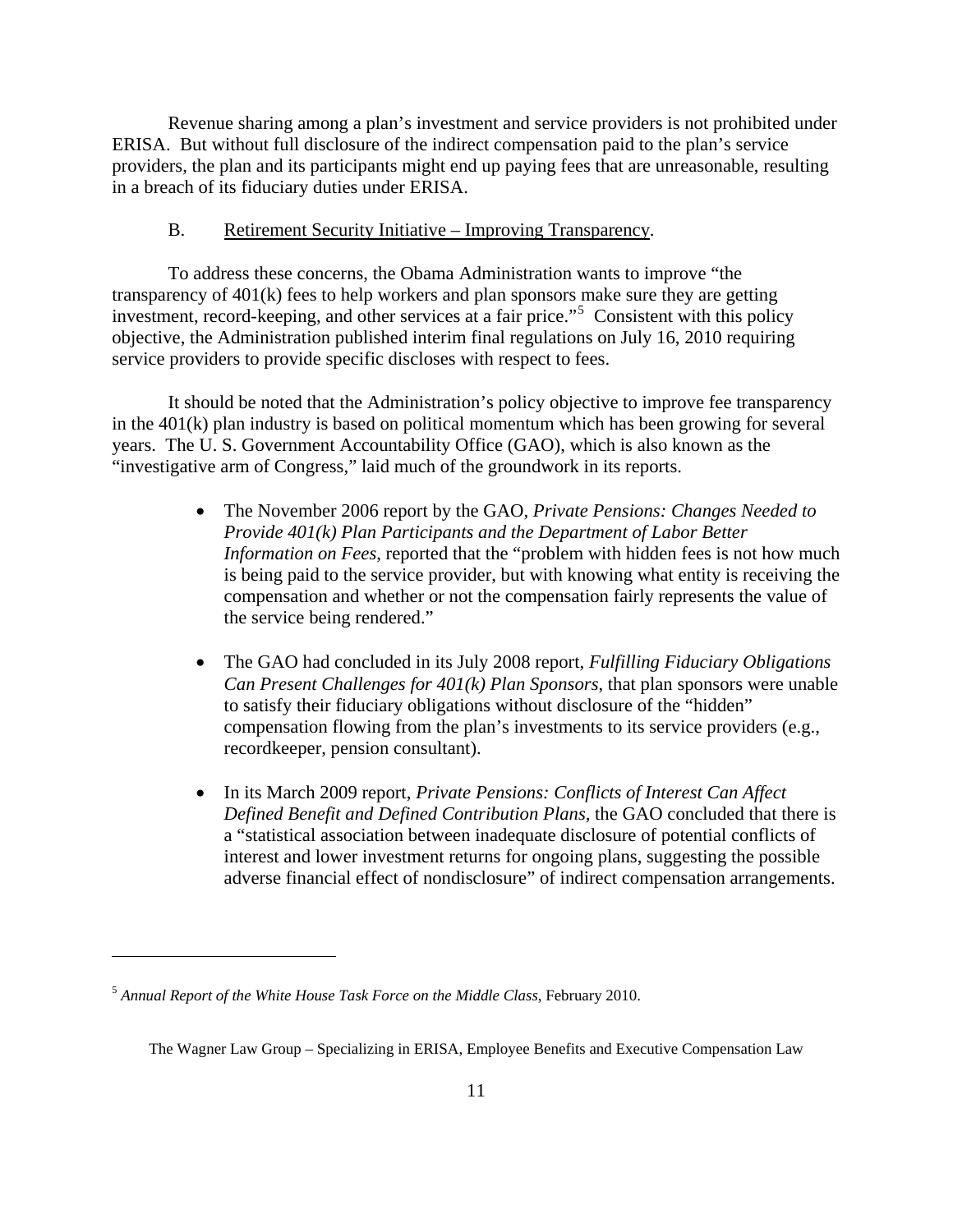In addition, the DOL's fee disclosure rules for service providers are actually the second part of a three-pronged "reg project" designed to increase fee transparency.

- The first part involved improving a plan's fee disclosures on Form 5500, Schedule C. The DOL has already issued final regulations on the revised Schedule C and they apply starting with the 2009 plan year<sup>[6](#page-13-0)</sup>.
- The second part involves requiring service providers to give mandatory disclosures to plan sponsors under ERISA Section 408(b)(2). The interim final regulations were published on July 16, 2010.
- The third part involves mandatory disclosures from the plan sponsor to the plan's participants. As discussed earlier, the final regulations were released on October 14, 2010.

 The three sets of fee-related disclosure regulations are the current installment in the 401(k) fee saga that began more than a decade ago. In 1997, the DOL held a hearing on 401(k) plan fees, which appeared to have been in response to several consumer magazines criticizing the size of such fees.<sup>[7](#page-13-1)</sup> In 1998, the DOL published a 19-page booklet, "A Look At 401(k) Plan Fees," for plan participants and a 72-page report, "Study of 401(k) Fees and Expenses," for plan sponsors.<sup>[8](#page-13-2)</sup> Unfortunately, the DOL's efforts to persuade plan sponsors and plan participants to ask the right questions about 401(k) fees has apparently failed. In light of that failure, the DOL is now requiring service providers to disclose the answers to questions that the DOL believes plan sponsors should have been asking.

## C. Background – Prohibited Transaction Rules Under ERISA.

The prohibited transaction rules under ERISA cover a broad spectrum of activities. In addition to banning transactions that involve fiduciary conflicts of interest, the prohibited transaction rules also prohibit the use of plan assets with respect to many other activities (other than the payment of benefits). Fortunately, there is a specific exemption that allows the use of plan assets to pay fees for reasonable services.

 $\overline{a}$ 

<span id="page-13-0"></span><sup>6</sup> 72 Fed. Reg. 64710 (Nov. 16, 2007).

<span id="page-13-1"></span><sup>&</sup>lt;sup>7</sup> "Protect Yourself against the Great Retirement Rip-off," Money Magazine (April 1997). "Your 401(k)'s Dirty Little Secret," *Bloomberg Personal* (September 1997).

<span id="page-13-2"></span>A Look at 401(k) Plan Fees" is posted at [http://www.dol.gov/ebsa/publications/401k\\_employee.html](http://www.dol.gov/ebsa/publications/401k_employee.html). The Study of 401(k) Fees and Expenses is posted at: http://www.dol.gov/ebsa/pdf/401kRept.pdf.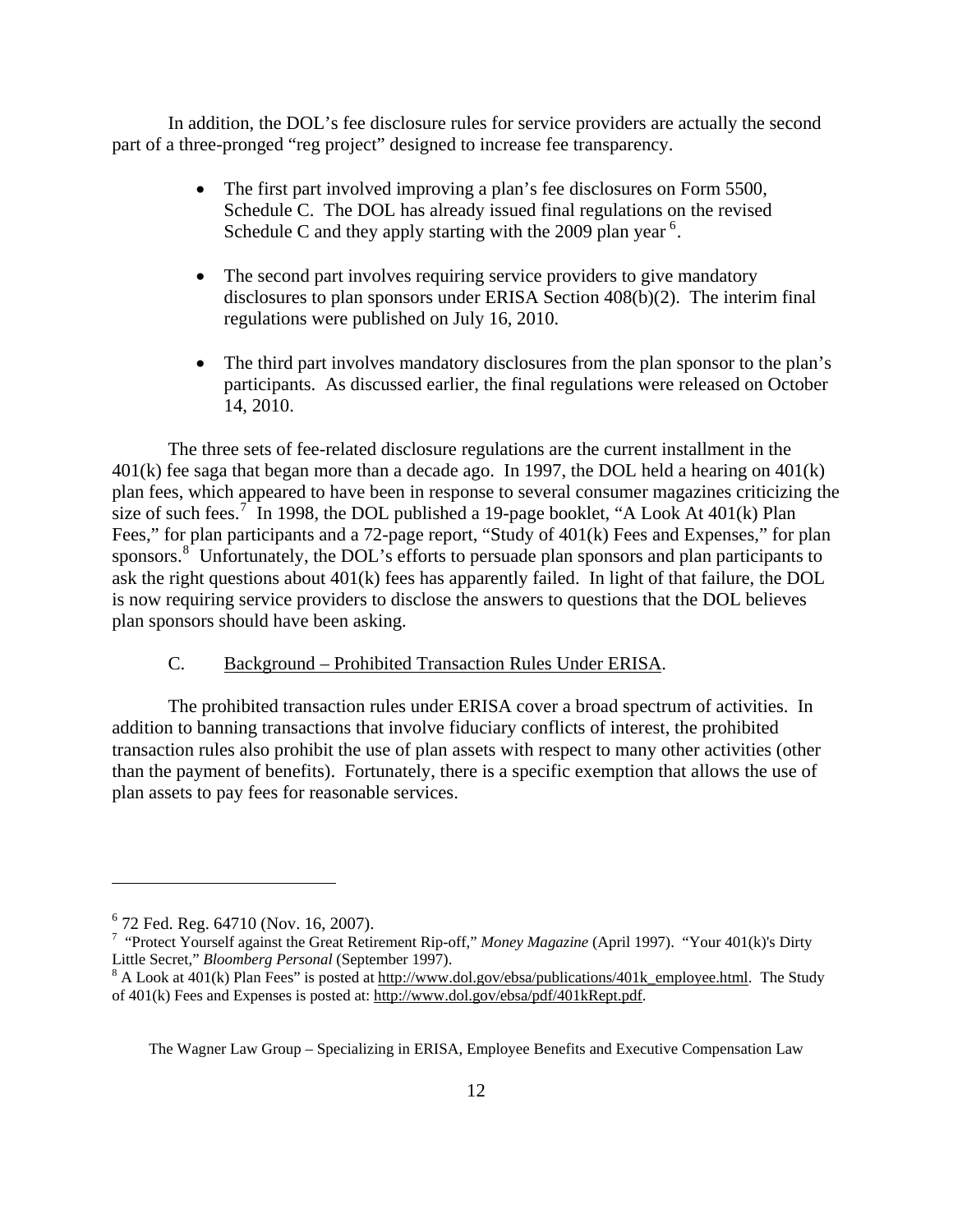ERISA Section 408(b)(2) provides relief from ERISA's prohibited transaction rules for the use of plan assets to pay for services between a plan and a party in interest (e.g., recordkeeper). The conditions of this statutory exemption are satisfied if:

- the contract or arrangement is reasonable,
- the services are necessary for the establishment or operation of the plan, and
- no more than reasonable compensation is paid for the services.

In addition to the above requirements under the statute itself, the current DOL regulations interpreting the statute impose only one other significant additional requirement. The plan must be able to terminate the service contract or arrangement without penalty on reasonably short notice.<sup>[9](#page-14-0)</sup> Neither ERISA nor the current regulations impose a significant administrative burden on service providers nor expose them to significant risk of legal liability.

- D. Interim Final 408(b)(2) Regulations
	- 1. Statute and Prior Regulations

ERISA §408(b)(2) provides relief from ERISA's prohibited transaction rules for service between a plan and a party in interest (e.g., a plan service provider) if the contract or arrangement is reasonable, the services are necessary for the establishment or operation of the plan, and no more than reasonable compensation is paid for the services. The prior regulations said little as to when a service provider contract or arrangement was reasonable.

### 2. Proposed Regulations

In December 2007, the U.S. Department of Labor ("DOL") proposed amending its regulations to provide that certain service provider contracts would be reasonable only if the covered service provider discloses to a responsible plan fiduciary specified information about the services to be performed, the compensation to be received and potential conflicts of interest of the service provider. The intent of the proposal was to enable plan fiduciaries to assess the reasonableness of compensation paid for plan services.

3. Interim Final Regulations

<span id="page-14-0"></span> $9^9$  29 CFR 2550.408b-2(c).

The Wagner Law Group – Specializing in ERISA, Employee Benefits and Executive Compensation Law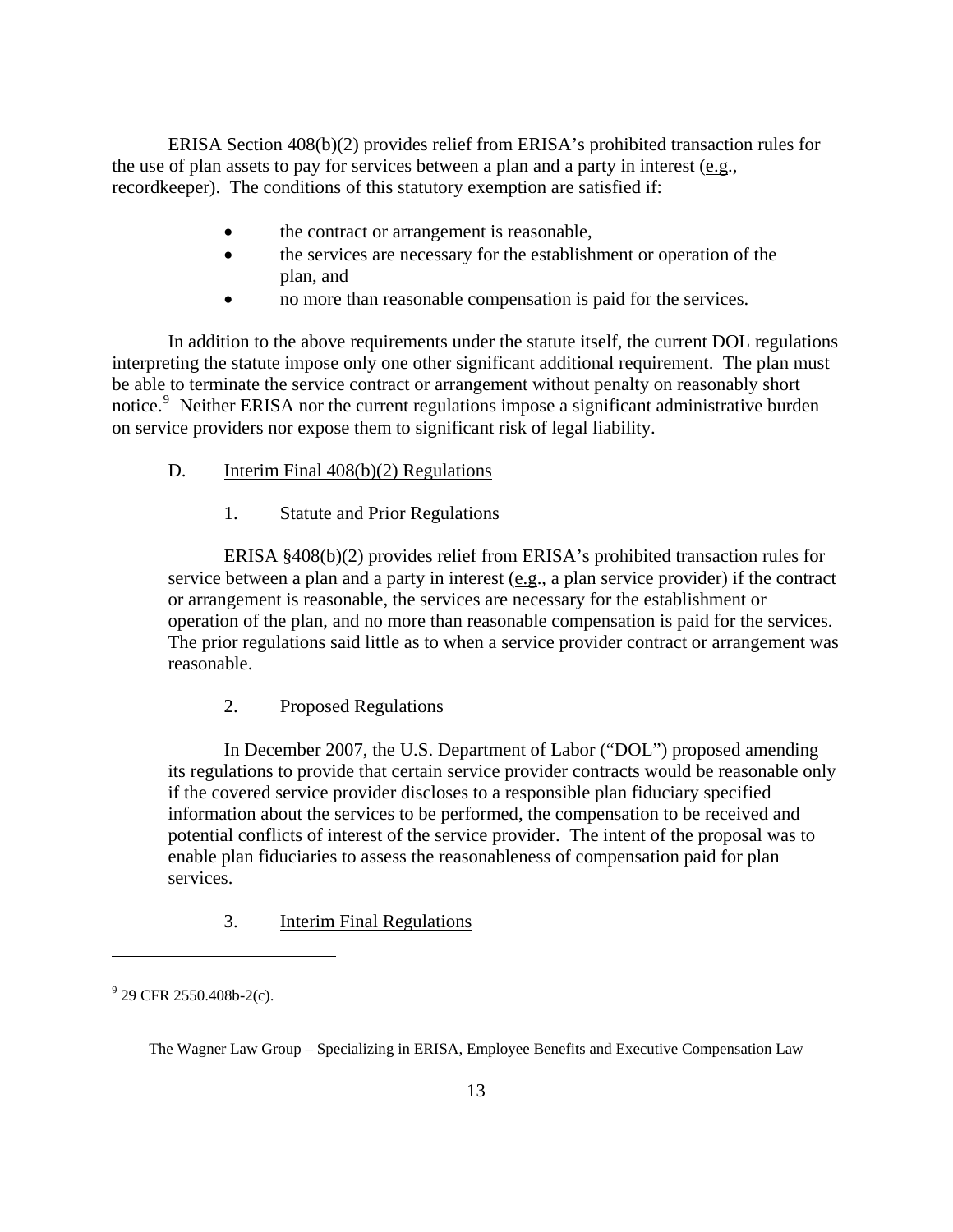On July 16, 2010, the DOL released a revised version of the fee disclosure regulations with an effective date of July 16, 2011. Thus, the final regulations will apply to existing services arrangements as of July 16, 2011 as well as to new arrangements entered into on or after that date. The one-year lead time is intended to accommodate the costs and burden of transition to the new disclosure regime. However, because the regulations are interim as well as final, new requirements may be added before the effective date. It is not clear whether any additional changes will have an extended effective date for compliance.

#### 4. Covered Plans

Under the proposed regulations, all employee benefit plans subject to Title I of ERISA were subject to the regulation's disclosure requirements. The final regulations retrench by defining a covered plan to mean an employee pension plan. Excluded from this definition and, therefore, not affected by the disclosure requirements of the final regulation are:

- a. IRAs,
- b. Simplified employee pensions, and
- c. Simple retirement accounts.
	- 5. Covered Service Providers.

The final rule is limited to service providers that reasonably expect to receive \$1,000 or more in compensation (direct or indirect) from providing plan services that fall under one of the following categories:

- a. Services as a fiduciary under ERISA or as a registered investment adviser. Such services include:
	- i. Provider of Fiduciary Services. Services provided directly to a covered plan in the capacity of an ERISA fiduciary.
	- ii. Investment Product Fiduciary. Services provided as a fiduciary to an investment contract, product or entity that holds plan assets. To be included in this new category, the plan must have a direct equity investment in the contract, product or entity. Fiduciary services provided to underlying investments (i.e., to second tier investment vehicles) are not taken into account.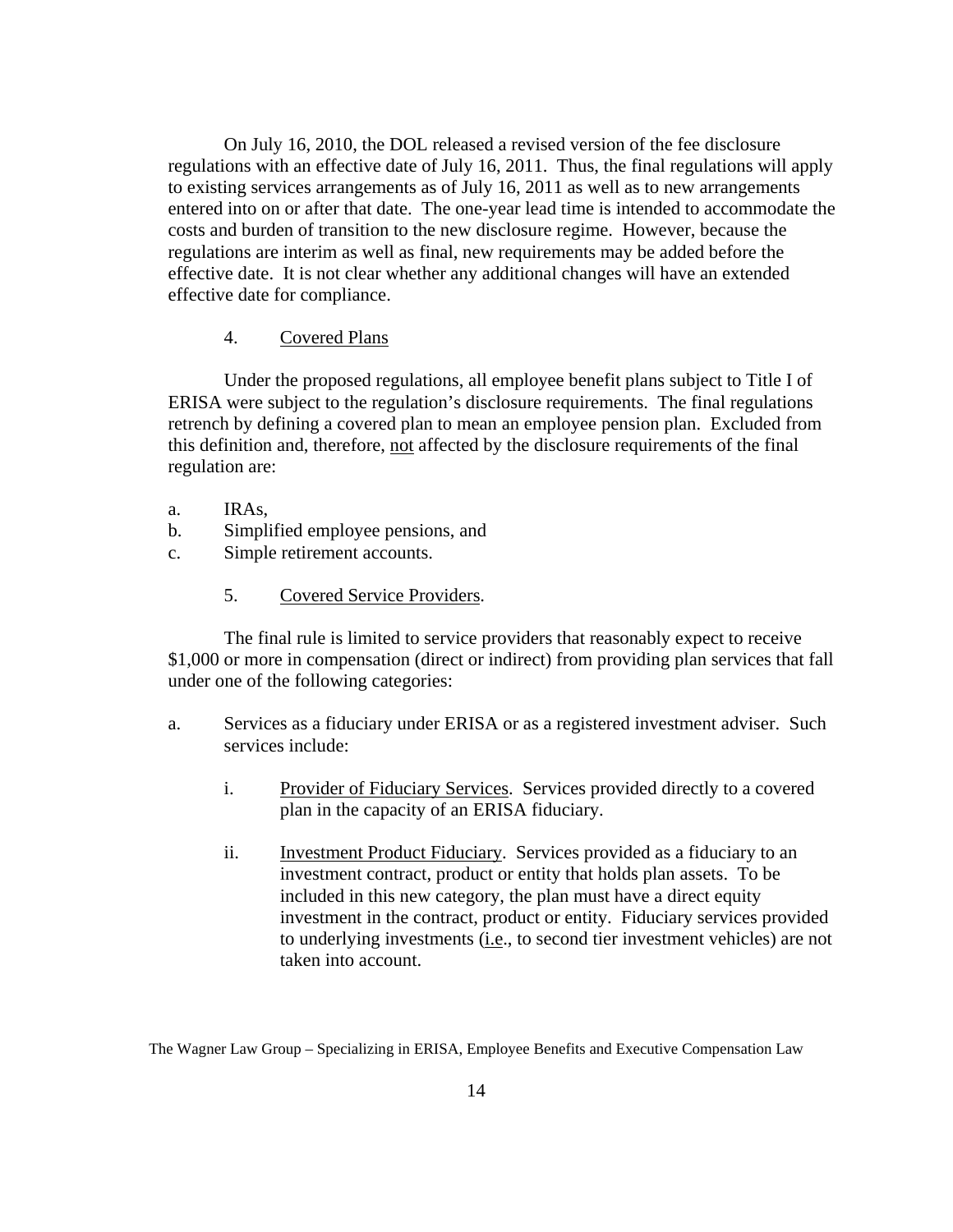- (A) Mutual funds are not considered to hold plan assets and, therefore, fund investment advisers are excluded from the definition of a covered service provider. Accordingly, mutual funds are not subject to the general disclosure obligation.
- (B) Insurance products providing a fixed rate of return are generally considered not to hold plan assets. Thus, products, such as GICs, general account investments and deferred fixed annuities will not result in the insurer becoming a covered service provider. However, a variable annuity based on a separate account that may be treated as a plan asset could give rise to compensation subject to disclosure.
- (C) Fiduciaries to plan asset vehicles, such as collective trusts, hedge funds and private equity funds are potentially subject to the fee disclosure rules.
- iii. Registered Investment Adviser. Services provided directly to the covered plan as an investment adviser registered under either the Investment Advisers Act of 1940 or state law.
- b. Recordkeeping or brokerage services provided to individual account plans that permit participants to direct the investment of their accounts. This category assumes that one or more designated investment alternatives have been made available through an investment platform. As discussed in items VI.D and E, the final regulations expand the disclosure obligation of such recordkeepers and brokers to compensation information regarding each designated investment alternative.
- c. Services within a broad list of categories that are reasonably expected to be paid for by indirect compensation or compensation paid among related parties. Service categories include investment consulting, accounting, auditing, actuarial, appraisal, development of investment policies, third party administration, legal, recordkeeping and valuation services.
	- 6. Required Disclosure
- a. General. A covered service provider must disclose in writing to the plan sponsor or similar plan fiduciary all services to be provided to the plan, not including nonfiduciary services. Service providers must also disclose whether they will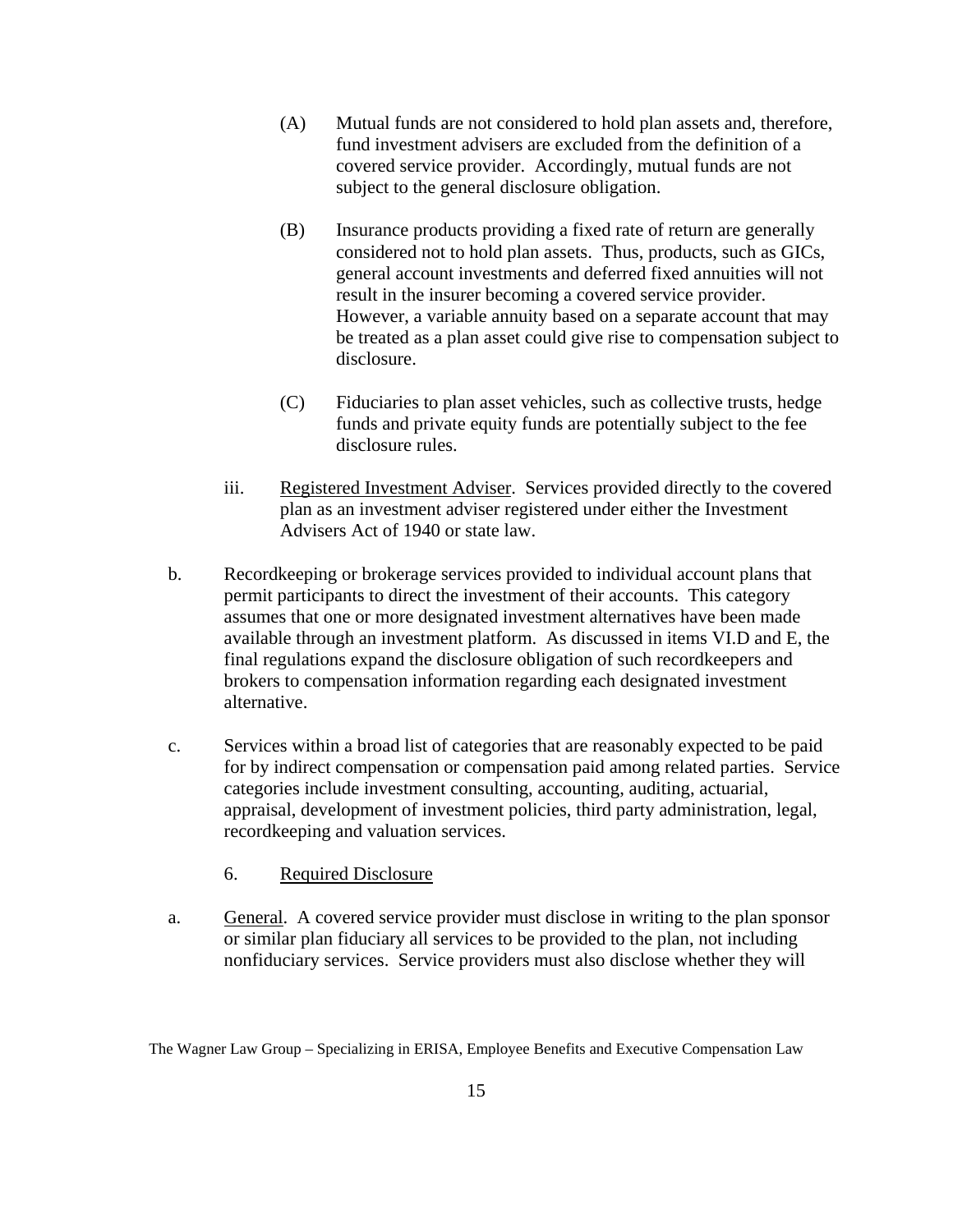provide any services to the plan as a fiduciary either within the meaning of ERISA §3(21) or under the Investment Advisers Act of 1940.

- i. Formal Contract No Longer Required. Unlike the proposed regulations, the final regulation does not require a formal written contract delineating the disclosure obligations.
- ii. Disclosure of Conflicts No Longer Required. In addition, the final rule eliminates required disclosure of conflicts of interest on the part of service providers. The reasoning for this change is that the expanded disclosure of compensation arrangements with parties other than the plan will be a better tool to assess a service arrangement's reasonableness, as well as potential conflicts of interest.
- b. Distinction Based on Direct or Indirect Compensation. Different rules apply to the receipt of direct and indirect compensation, with the latter thought more likely to implicate conflicts of interest.
	- i. Direct compensation is defined as compensation received from the plan.
	- ii. Indirect compensation is defined as compensation received from a source other than the plan, the plan sponsor, the covered service provider or an affiliate or subcontractor in connection with the services arrangement. For example, indirect compensation generally includes fees received from an investment fund, such as 12b-1 fees, or from another service provider, such as a finder's fee.
	- iii. Non-monetary compensation valued at \$250 or less, in the aggregate, during the term of the contract, is disregarded.
- c. Disclosure of Compensation. Covered service providers are required to disclose all direct and indirect compensation that the service provider, an affiliate or a subcontractor expects to receive from the plan. In the case of indirect compensation, the service provider must identify the services for which the indirect compensation will be received as well as the payer of the indirect compensation.
	- i. Format. Compensation may be expressed as a dollar amount, formula, percentage of covered plan assets, a per capita charge, or by any other reasonable method that allows a plan fiduciary to evaluate the reasonableness of the compensation.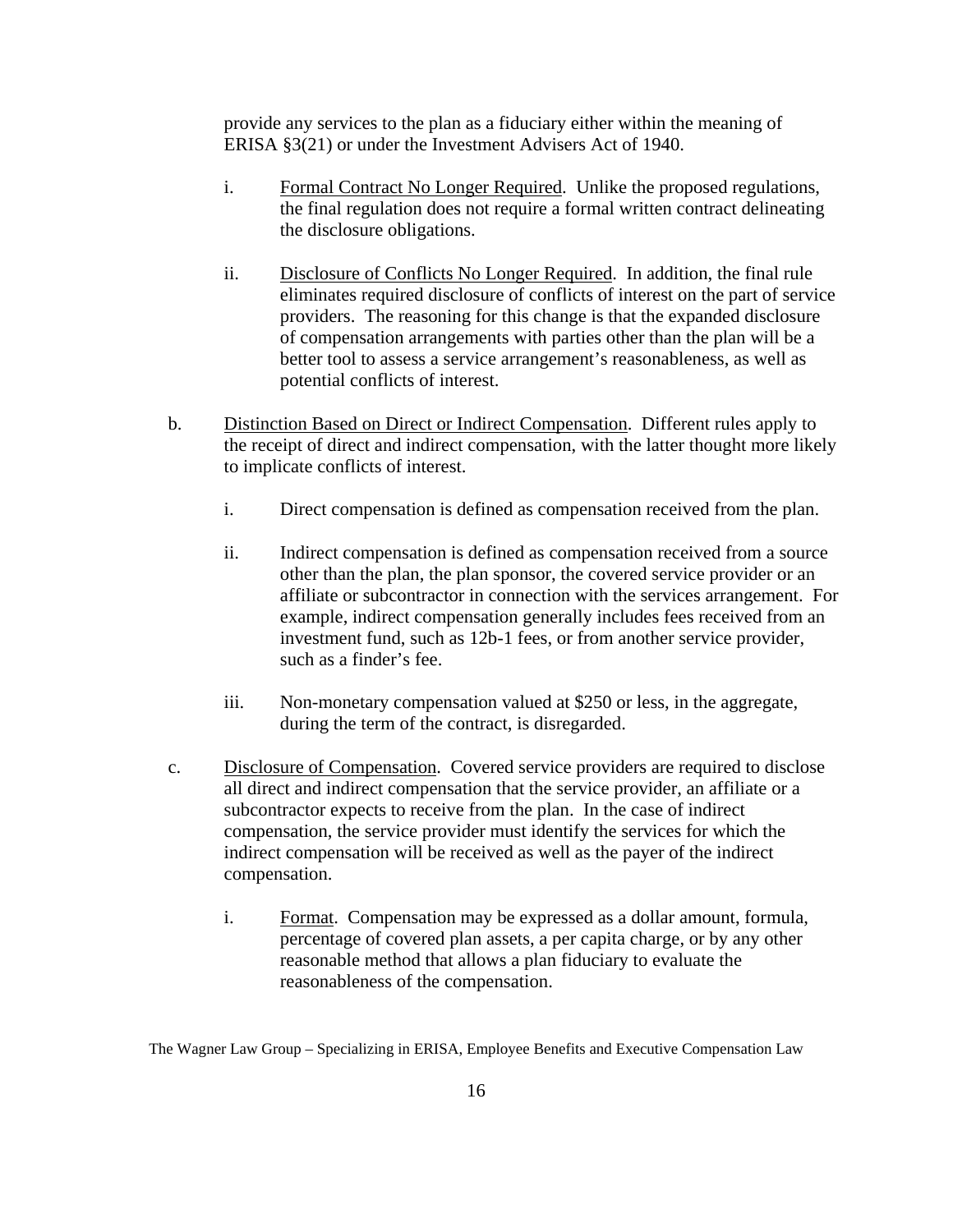- ii. Manner of Receipt. Disclosure must include a description of the manner in which the compensation will be received, such as whether it will be billed or deducted directly from participants' accounts.
- iii. Transaction-Based Fees Received by Affiliates or Subcontractors. Compensation set on a transaction basis (e.g., commissions or soft dollars) or charged directly against the plan's investment (e.g., 12b-1 fees) and paid among the covered service provider, an affiliate or a subcontractor must be separately disclosed. The services for which the compensation is to be paid, the recipient and the payer must be identified. Other types of compensation do not require separate disclosure.
- iv. Bundled Services. Except for the special rules discussed below, there is no requirement to unbundle service pricing.
- d. Special Rules for Recordkeepers. A person who provides recordkeeping services must provide a description of the direct and indirect compensation that the service provider (and its affiliates and subcontractors) expects to receive for recordkeeping services.
	- i. If there is no explicit fee for recordkeeping services, a reasonable, good faith estimate of the cost to the plan of such services must be provided. The estimate may take into account the rate that the service provider would charge to a third party or prevailing market rates for similar services.
	- ii Disclosing a de minimis amount of compensation for recordkeeping when the amount has no relationship to cost will not be regarded as reasonable.
- e. Special Rule for Platform Providers. Recordkeepers and brokers that make designated investment alternatives available must provide basic fee information for each such alternative for which recordkeeping or brokerage services are provided. This information is in addition to information regarding the recordkeeper's or broker's own compensation. The information to be provided includes the expense ratio, ongoing expenses (e.g., wrap fees), as well as transaction fees (e.g. sales charges, redemption fees and surrender charges) that may be charged directly against the amount invested.
	- i. Pass-Through of Information on Investment Products. A recordkeeper or broker may satisfy its disclosure obligations for unaffiliated mutual funds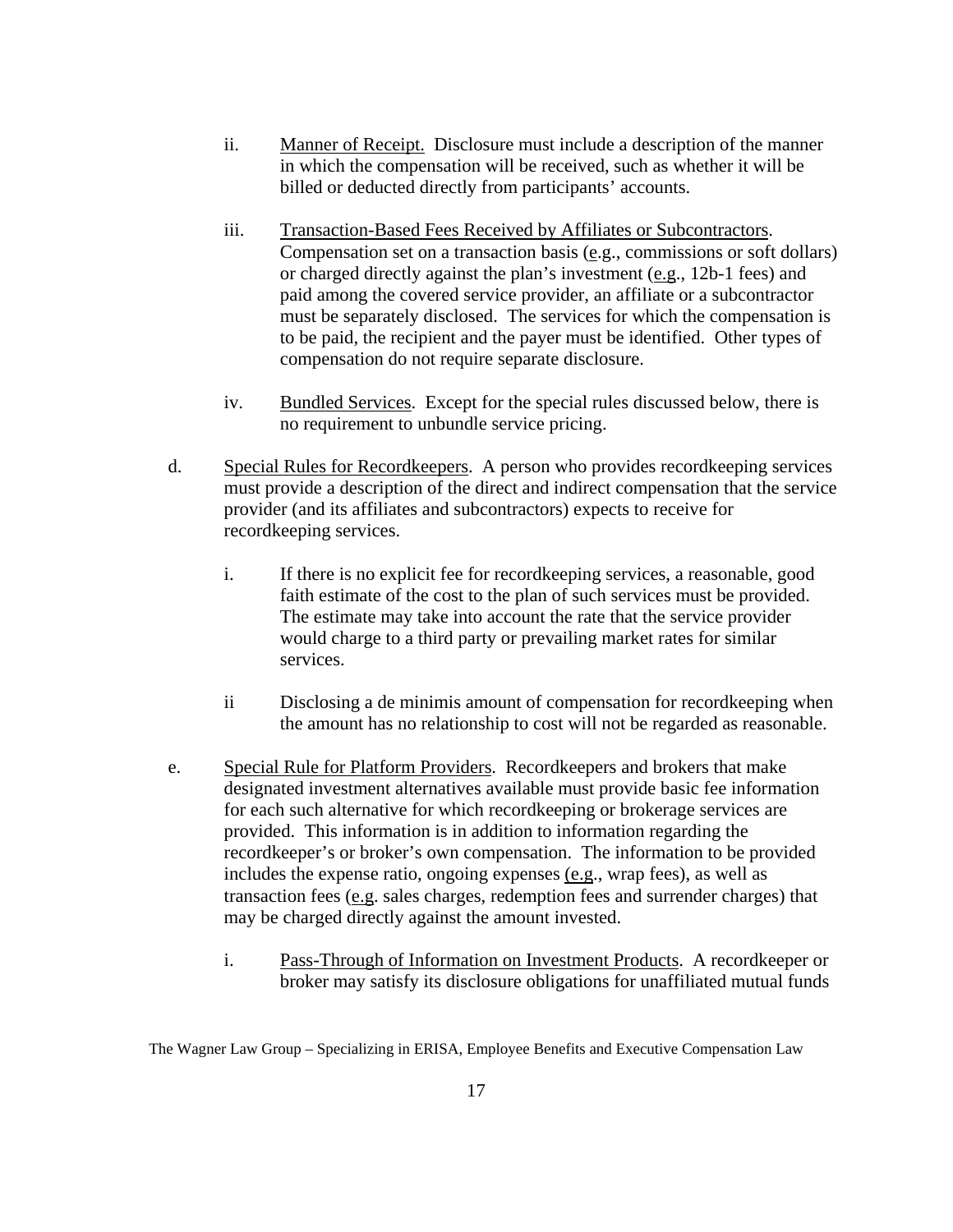by passing through the fund prospectus without having the duty to review its accuracy, provided that the disclosure material is regulated by a state or federal agency.

- ii. Responsibility of Other Service Providers. If there is no recordkeeper or broker to provide the required information as to the fees associated with a designated investment alternative that holds plan assets, such responsibility passes to the fiduciary of the investment contract, product or entity.
- iii. Exclusion for Brokerage Windows. Open brokerage windows are not subject to the disclosure requirements for platform providers.
- 7. Timing of Disclosures

Disclosure of information regarding compensation or fees must be made reasonably in advance of entering into, renewing or extending the contract for services. All of the required disclosures need not be contained in the same document and may be provided in electronic format.

- a. During the term of the contract, any change to the previously furnished information must be disclosed within 60 days (expanded from 30 days under the proposed regulations) of the service provider's becoming informed of the change.
- b. In contrast to the proposed regulation, the final rule provides that a service contract will not fail to be reasonable (i.e., there will not be a prohibited transaction) solely because the service provider makes an error, provided that the service provider has acted in good faith and with reasonable diligence. Errors or omissions must be disclosed within 30 days of the service provider's acquiring knowledge of the error or omission.
- c. When an investment contract, product or entity is initially determined not to hold plan assets but this fact changes, if the covered plan's investment continues, disclosures are required as soon as practicable, but not later than 30 days from the date on which the service provider acquires knowledge that the investment vehicle holds plan assets.
	- 8. Curing Disclosure Failures: Prohibited Transaction Exemption
- a. Relief for Plan Sponsor. As under the proposed 408(b)(2) regulations, the final rule provides that a service provider's failure to comply with the disclosure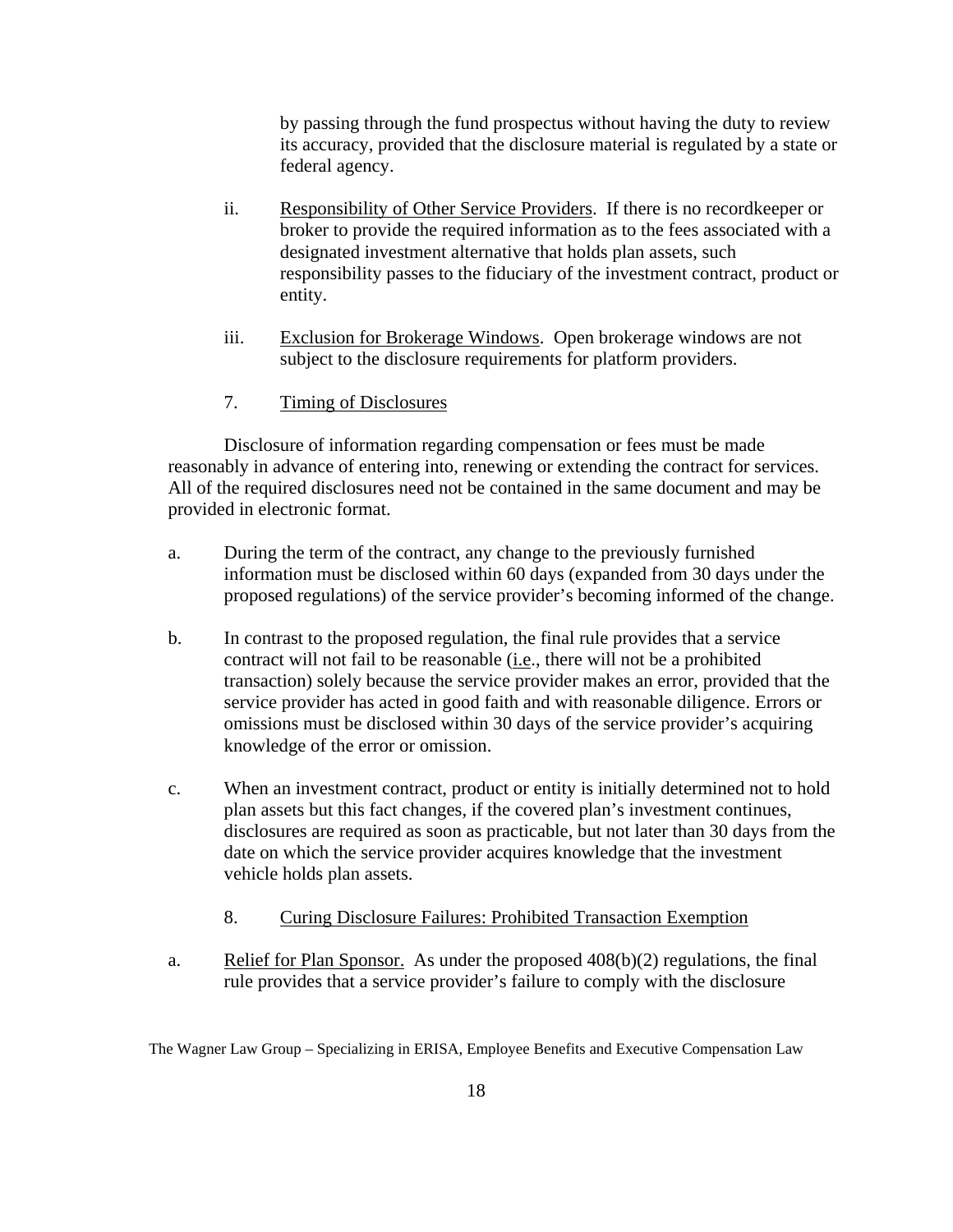obligations results in a prohibited transaction. Because the prohibited transaction could adversely affect the plan sponsor or similar plan fiduciary, the DOL had proposed a separate class exemption that would have provided relief for the plan fiduciary. This exemption is now incorporated into the final regulation. There is no relief for a service provider that fails to comply with the disclosure requirements.

- b. Corrective Action. Relief would be provided if the plan sponsor or similar plan fiduciary enters into a service contract under the reasonable belief that the service provider has complied with its disclosure obligations under the final regulations. To qualify for relief, the plan sponsor or similar fiduciary must take corrective steps with the service provider after discovering the disclosure problem by requesting in writing the correct disclosure information. If the service provider fails to comply within 90 days of such request, the plan fiduciary must notify the DOL not later than 30 days following the earlier of the service provider's refusal to furnish the requested information; or the date which is 90 days after the date the written request is made.
- c. Termination of Service Contract. As under the proposed regulations, the plan sponsor or similar fiduciary must also determine whether to terminate or continue the service contract by evaluating the nature of the particular disclosure failure and determining the extent of the actions necessary under the facts and circumstances. Factors to consider, among others, include the responsiveness of the service provider in furnishing the missing information, and the availability, qualifications, and costs of potential replacement service providers.
	- 9. Immediate Impact and Issues

Currently, service providers need not disclose specific types of information to plan sponsors or similar fiduciaries. The interim final disclosure regulations require service providers to disclose extensive amounts of information, including the identity of third parties from whom a service provider receives fees as a result of providing services to the plan.

While conflict of interest disclosures have been eliminated, required fee disclosure will present significant internal tracking and communication challenges for large/complex companies. The ongoing 60-day disclosure deadline for information changes will result in similar challenges.

The final regulation clarifies that the new rules will apply to contracts in place when the regulation becomes effective on July 16, 2011. Service providers should begin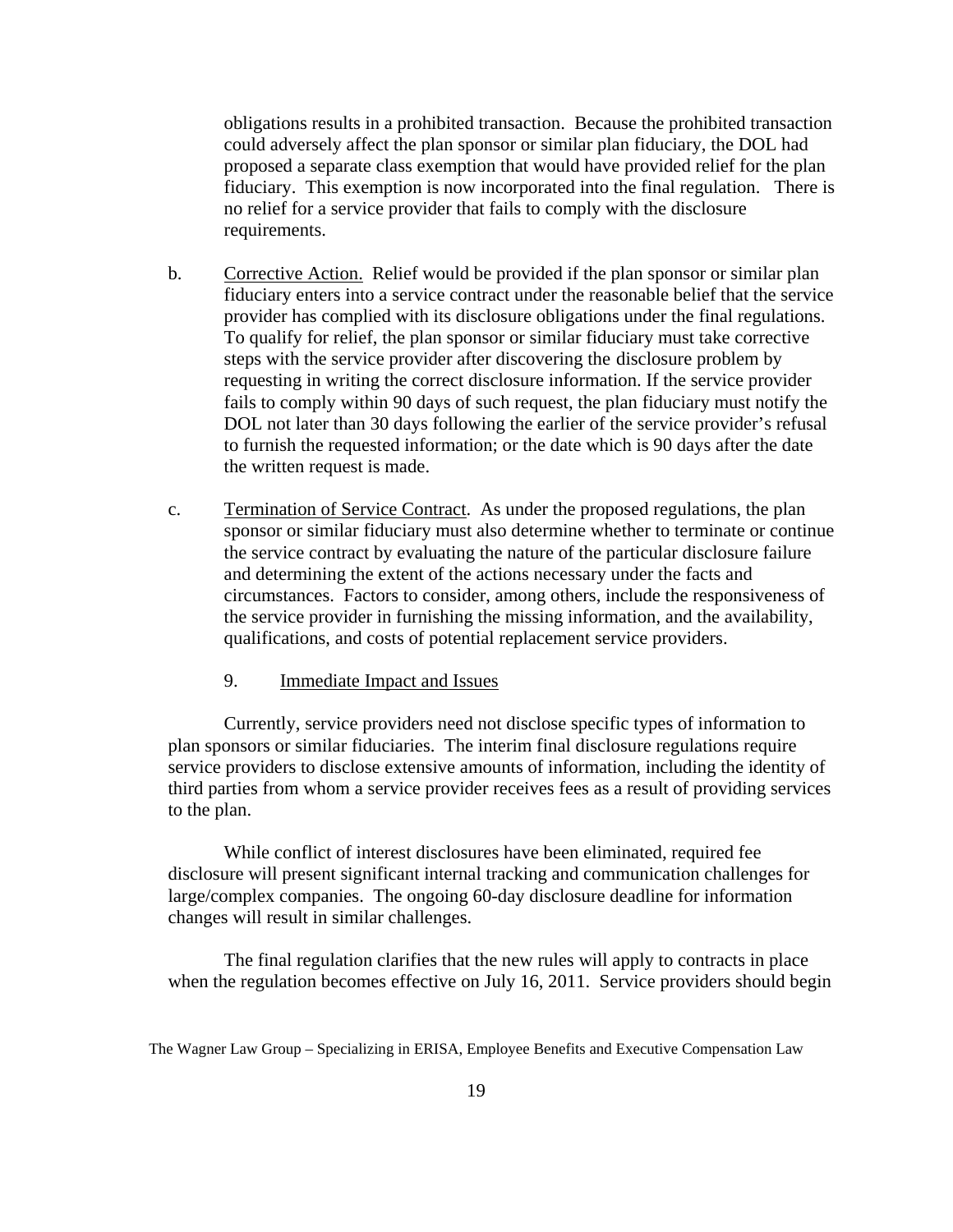<span id="page-21-0"></span>preparing now to meet the new disclosure requirements, but should be prepared for possible changes to the rules due to the interim status of the regulation.

Through a live web chat hosted by the DOL on January 4, 2011, it was announced that the DOL was planning to "finalize" its interim 408(b)(2) regulations by April 2011. With respect to finalizing these rules, the DOL is expected to proceed in one of two ways: (1) it may simply indicate that its interim rule will become the final rule "as is" without any modifications, or (2) the final rule may reflect changes based on the feedback provided by the public on the interim rule. Based on the comments made during the recent web chat, if any significant changes are revealed when the rules are finalized in 2011, it is likely that the DOL will delay the effective date past July 16, 2011 so that providers can have the necessary time to comply with the revised disclosure requirements.

## **V. Default Investments: Target Date Funds**

A. Performance Issues Concerning Target Date Funds. Target date funds are popular default investment vehicles for 401(k) plans. As a legal matter, these investment products are typically established as mutual funds (*i.e.*, open-end investment companies registered under the Investment Company Act of 1940), although these products can also be formed as bank collective funds and other pooled investment vehicles. Target date funds are a type of balanced fund, with investments in a mix of asset classes. They are designed to provide a convenient investment solution for individual investors who do not want to be burdened with the responsibility of finding the right mix of assets for their retirement investments. The defining characteristic of a target date fund is its "glide path," which determines the overall asset mix of the fund over time. The fund's asset allocation automatically becomes more conservative (i.e., higher allocation to fixed income investments and lower allocation to equity investments) as the fund gets closer to its target date.

Despite the immense popularity of these financial products, Congress and regulators have voiced deep concerns regarding the design of target date funds, especially funds with near-term target dates. The average investment loss for funds with a target date of 2010 was roughly -25% due to the market turmoil in 2008, with individual fund losses running as high as -41%, according to an analysis by the  $SEC.<sup>10</sup>$  $SEC.<sup>10</sup>$  $SEC.<sup>10</sup>$ 

B. Administration's Proposals for Target Date Funds.

<span id="page-21-1"></span><sup>&</sup>lt;sup>10</sup> Based on SEC staff analysis of data as of October 14, 2009, as presented in the testimony of Mr. Andrew J. Donohue, Director, SEC Division of Investment Management, before the United States Senate Special Committee on Aging on October 28, 2009.

The Wagner Law Group – Specializing in ERISA, Employee Benefits and Executive Compensation Law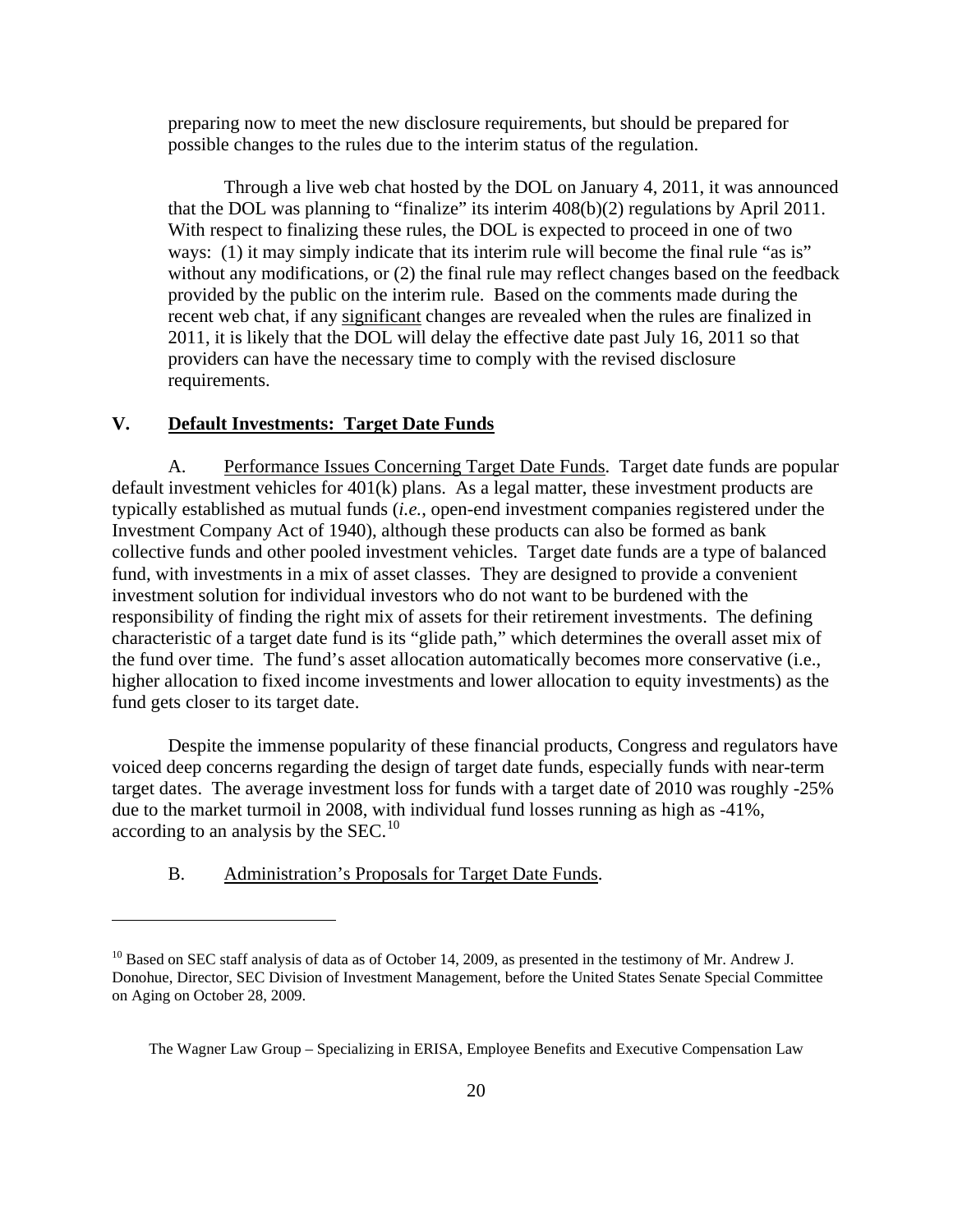#### 1. Retirement Policy Objectives.

In light of the surprising level of volatility across a number of target date funds intended for the oldest of retirees, the Obama Administration now seeks to improve the "transparency of target date and other default retirement investments."<sup>[11](#page-22-0)</sup> Specifically, the Administration aims to require "clear disclosure regarding target-date funds, which automatically shift assets among a mix of stocks, bonds, and other investment over the course of an individual's lifetime. Due to their rapidly growing popularity, these funds should be closely reviewed to help ensure that employers that offer them as part of 401(k) plans can better evaluate their suitability for their workforce and that workers have access to good choices in saving for retirement and receive clear disclosures about the risk of  $\log s$ ."[12](#page-22-1)

#### 2. SEC and DOL Comments at Senate Hearing.

The Administration's announcement is consistent with comments made by senior representatives of both the U.S. Securities and Exchange Commission and the DOL at a hearing before the Senate Special Committee on Aging on October 28, 2009.<sup>[13](#page-22-2)</sup> At this hearing, the Director of the SEC's Division of Investment Management reported that it was focusing on the regulation of target date funds, with a view towards making recommendations in 2 areas: (1) fund names (e.g., use of a target year in the name of the fund), and (2) fund sales materials. The Assistant Secretary of Labor of EBSA reported that the DOL was re-examining its regulations for "qualified default investment alternatives" (QDIAs) to ensure meaningful disclosure is provided to participants and that it was also considering more specific guidelines for selecting and monitoring target date funds as a default investment and as an investment option. Both agency representatives acknowledged that additional rules were necessary to protect plan participants, and both agencies appear to favor enhanced disclosure with respect to target date funds.

### 3. SEC / DOL Co-Publish Investor Bulletin on Target Date Funds.

On May 6, 2010, the DOL and the SEC issued joint guidance on target date funds entitled, "Investor Bulletin: Target Date Retirement Funds," proving basic guidance concerning the features of target date funds, and the ways to evaluate a target date

 $\overline{a}$ 

<span id="page-22-2"></span>

<span id="page-22-1"></span><span id="page-22-0"></span><sup>&</sup>lt;sup>11</sup> Budget of the U.S. Government, Fiscal Year 2011, Office of Management and Budget.<br><sup>12</sup> Annual Report of the White House Task Force on the Middle Class, February 2010.<br><sup>13</sup> Testimony Concerning Target Date Funds by An U.S. Securities and Exchange Commission, Before the United States Senate Special Committee on Aging, October 28, 2009; Testimony of Phyllis C Borzi, Assistant Secretary of Labor, Employee Benefits Security Administration Before the Special Committee on Aging, United States Senate, October 28, 2009.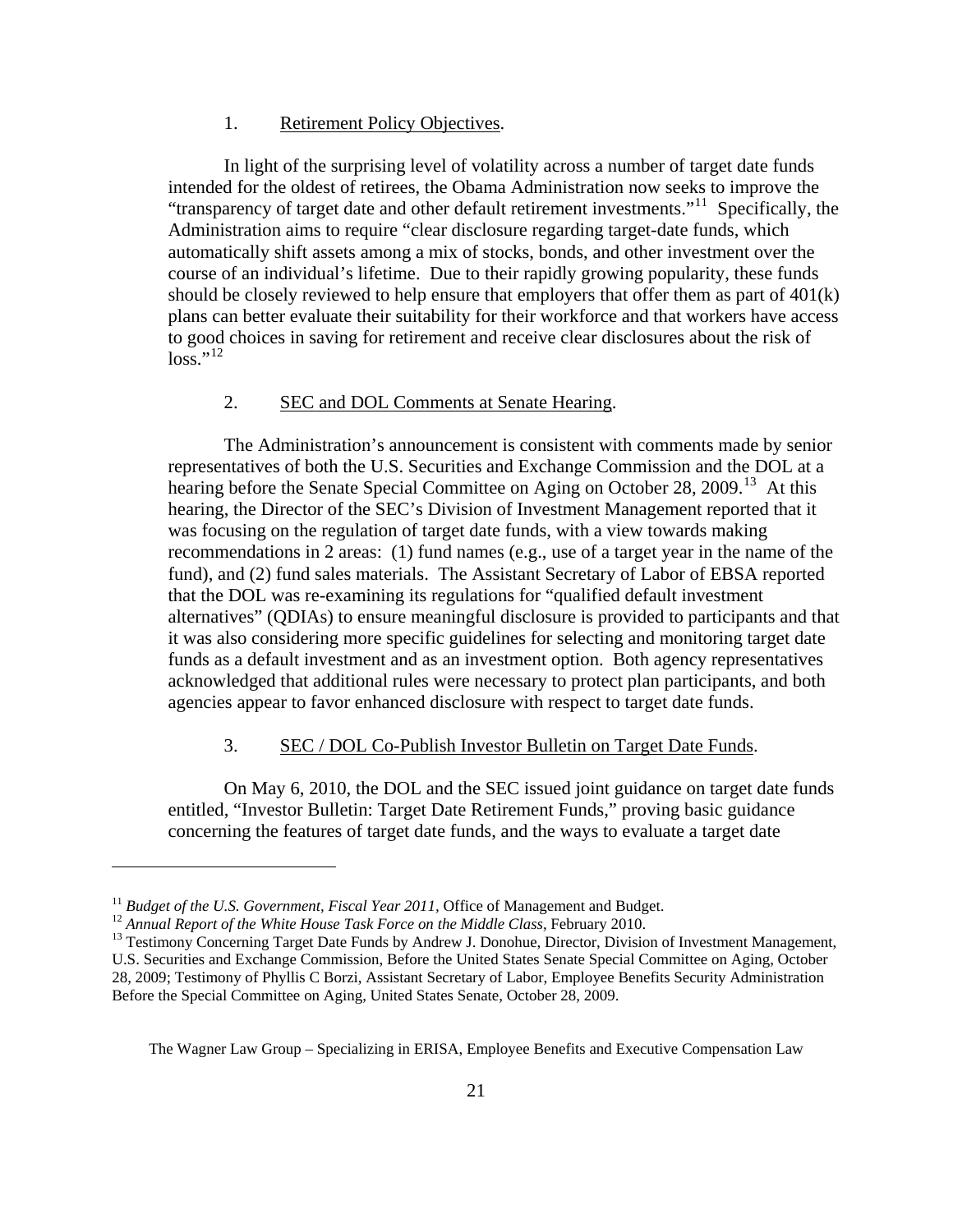retirement fund that will help increase awareness of both the value and risks associated with these types of investments. As announced in its Regulatory Agenda and as recently confirmed by Assistant Secretary Borzi, the DOL will also be issuing a "best practices" fiduciary checklist later this year, which is designed to assist small and medium-sized plan sponsors evaluate and select target date funds

#### 4. SEC Proposal to Change Advertising Rules for Target Date Funds.

The SEC voted unanimously on June 16, 2010, to propose rule amendments requiring target date funds to clarify the meaning of the date in a target date fund's name and to enhance the information provided in advertisements to investors. Under the proposed rules, if adopted, marketing materials for target date funds that include a date in their name would also have to include the fund's expected asset allocation at the target date as a "tag line" immediately adjacent to the fund's name. The newly proposed rule would also require the marketing materials to include a visual depiction, such as a chart or graph, showing a fund's glide path over time. Marketing materials would also have to include a statement of the target date fund's asset allocation at the "landing point" (i.e., when the fund becomes most conservative) and when the fund will reach the landing point. In addition, the marketing materials would need to state that a target date should not be selected solely based on age or anticipated retirement date; that the fund is not a guaranteed investment and that asset allocations may be subject to change without a vote of shareholders

#### 5. DOL Issues Proposed Rules on Target Date Disclosures.

On November 30, 2010, the DOL published its proposed regulations on target date disclosures. The proposed rule would amend its existing QDIA regulations (29 CFR 2550.404c-5) as well as its recently finalized participant-level fee disclosure regulations (29 CFR 2550.404a-5), requiring specificity as to the information that must be disclosed to participants concerning investments in target date funds.

#### a. Proposed Changes to QDIA Regulations.

*Background.* The QDIA regulations, which were issued pursuant to the Pension Protection Act of 2006, provide fiduciary relief to sponsors of 401(k)-style plans that feature a default investment choice for participants. If the applicable conditions are satisfied, the plan's automatic investment of a participant's account in a default investment choice (in the absence of actual investment directions from the participant) is deemed to be a participant-directed action. Thus, defaulted participants alone (and not the plan sponsor) are held responsible for the plan's automatic investments. Among other regulatory requirements necessary for the

The Wagner Law Group – Specializing in ERISA, Employee Benefits and Executive Compensation Law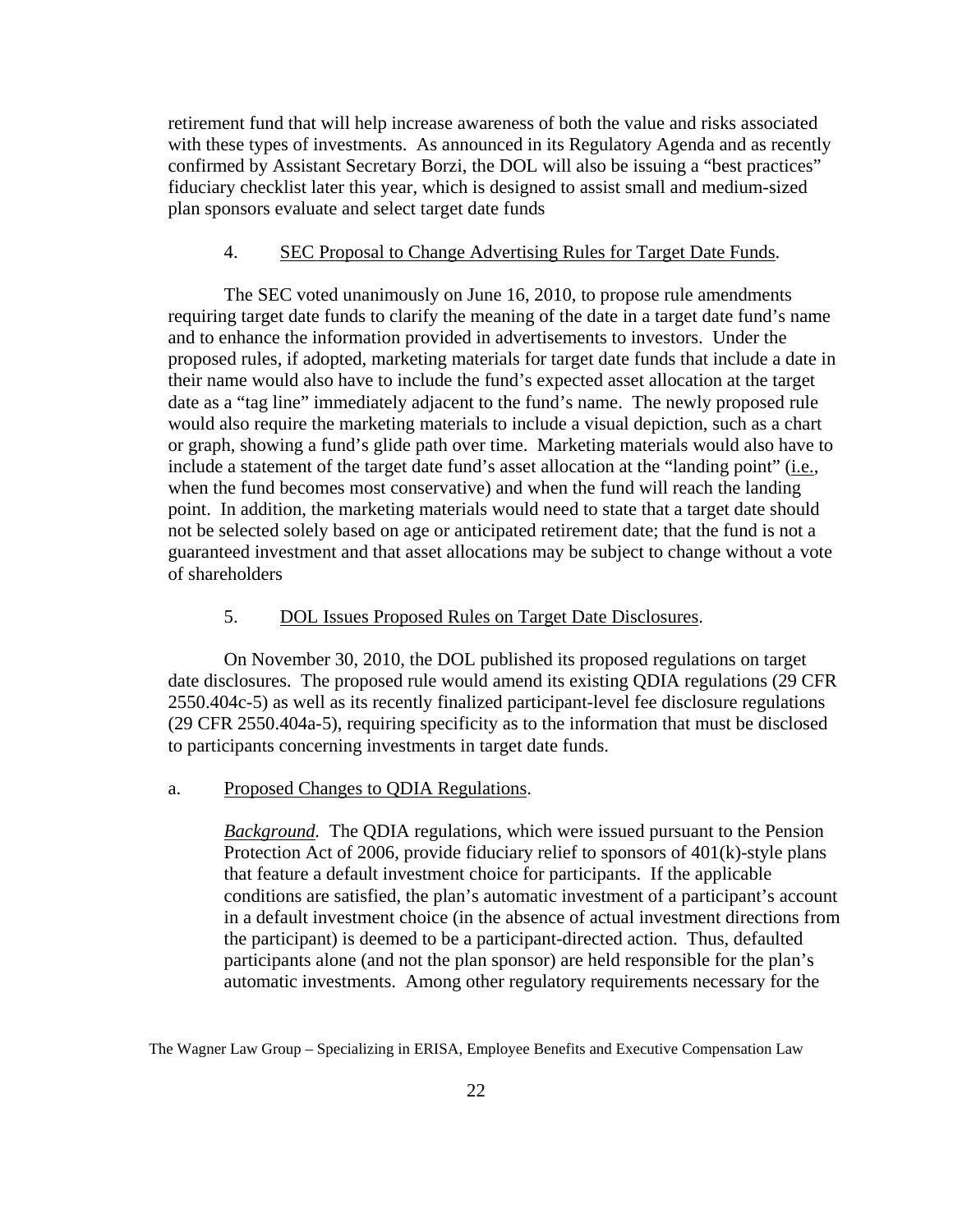plan sponsor to obtain this relief, the default investment choice must meet the requirements of a QDIA, and the plan sponsor must furnish a QDIA notice to participants explaining the default arrangement.

*Proposed Changes for QDIA Notice.* Under the DOL's proposal, with respect to any target date fund series selected as the plan's QDIA, the QDIA notice would need to explain how its asset allocation changes over time and when its most conservative asset allocation is reached (*i.e.*, landing point), as well as include an illustration of the fund's glide path. If the name of the target date fund includes a reference to a particular date (*e.g.*, "Retirement 2050 Fund"), the QDIA notice would also need to explain the relevance of the date and the intended age group. If applicable, the QDIA notice would also need to include a disclaimer that the target date fund may lose money near and following retirement.

Although the DOL's proposal focuses on target date disclosures, it also proposes general changes to the QDIA notice requirement that would apply to any type of QDIA (*e.g.*, balanced fund). As proposed, with respect to any default investment choice selected as the plan's QDIA, the QDIA notice would need to describe the investment's objectives and principal strategies, including the types of assets held by the investment choice. The QDIA notice would also need to include historical investment performance and a disclaimer that past performance is not necessarily an indication of how the investment will perform in the future.

#### b. Proposed Changes to Participant-Level Fee Disclosure Regulations.

*Background.* As discussed above in section III, the DOL recently finalized its participant-level fee disclosure regulations on October 14, 2010. The regulations will require annual and quarterly disclosures of plan-related fee information and annual disclosures of investment-related information to participants, effective with plan years beginning on or after November 1, 2001. The annual investmentrelated disclosures are required to be provided in the form of a comparative chart.

*Proposed Appendix for Annual Comparative Chart.* Under the DOL's proposed change to its participant-level fee disclosure regulations, the annual comparative chart with investment-related disclosures would need to be supplemented with an appendix that includes additional information about any target date fund series included in the plan's menu of investment options. This appendix would be required, even if the target date fund series is not utilized as the plan's default investment option. The information required in the appendix is substantially similar to the applicable information required under the proposed change to the QDIA notice, as described above (*i.e.*, explanation of glide path and any reference

The Wagner Law Group – Specializing in ERISA, Employee Benefits and Executive Compensation Law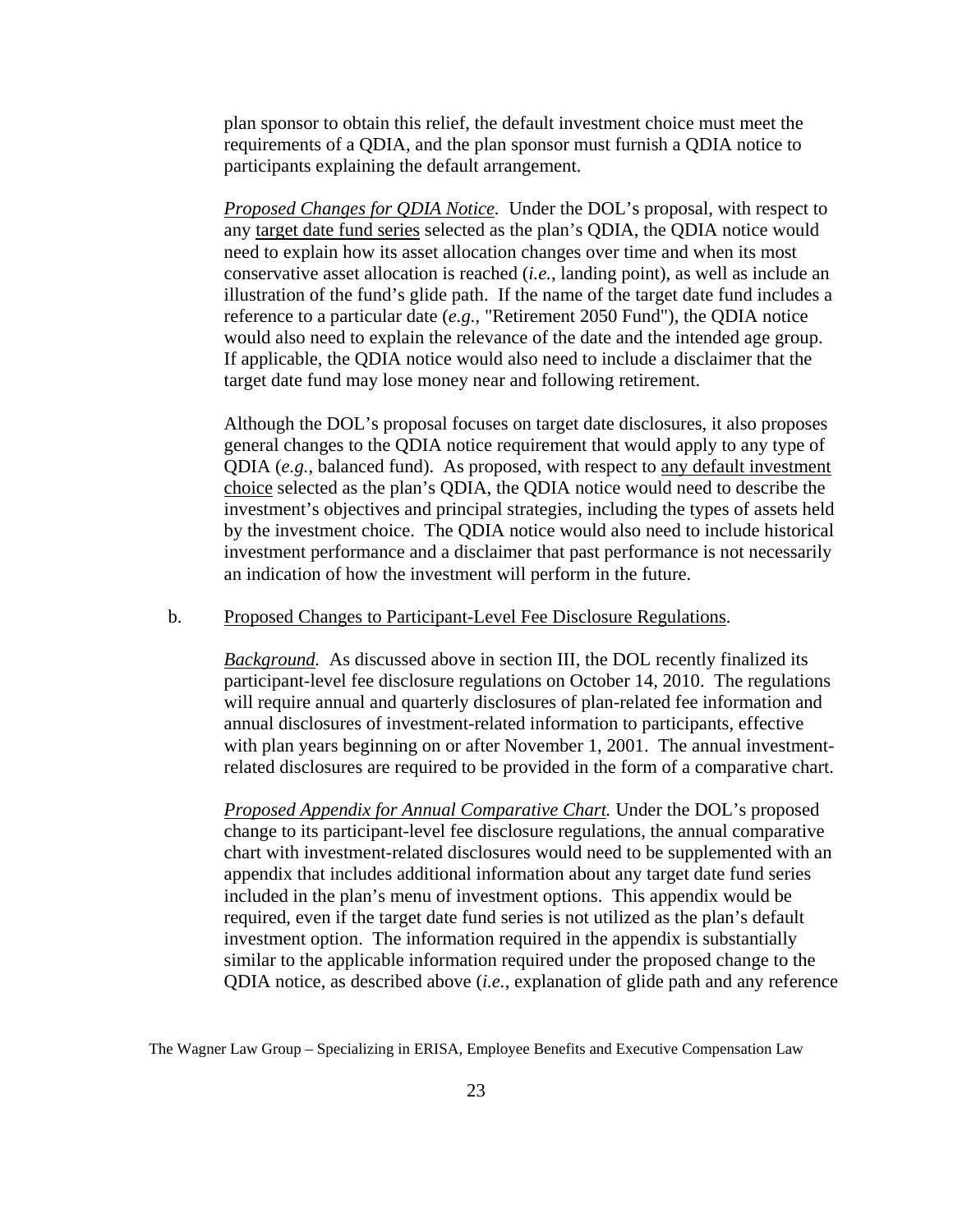to a particular date in the fund's name, disclaimer regarding investment losses near and following retirement).

c. **Informal Follow-Up Guidance**. The DOL informally stated during its web chat on January 4, 2011 that a target date fund's prospectus is unlikely to satisfy the proposed requirement for target date disclosures. Thus, once the target date disclosure rules are finalized, plan fiduciaries (or their administrative service providers) will need to develop customized disclosures for target date funds, which are expected to be roughly 2 pages in length. The DOL also informally stated that it does not intend to develop a "model" target date disclosure for a plan's QDIA notice or the appendix to the annual comparative chart.

The comment period for the public to provide feedback on its proposed regulation ended on January 14, 2011, and the DOL has not yet indicated when it is likely to finalize its proposed rule. We anticipate that the DOL will prioritize finalization of the interim final regulations under ERISA Section 408(b)(2) and the participant investment advice regulations, and then pursue finalization of its target date disclosure regulations.

C. Conflicts of Interest in Fund-of-Funds Structure. Target date funds typically have a "fund of funds" tiered investment structure. Instead of investing in portfolio securities directly, the target date fund actually invests in other mutual funds, which in turn invest in portfolio securities. A conflict of interest arises in this fund-of-funds structure because many target date funds invest in affiliated mutual funds.

From a product development perspective, when a fund family creates a target date fund, it naturally has a financial incentive to include as many affiliated underlying funds as possible in the fund-of-funds product, increasing its aggregate compensation through the fees paid to the underlying fund managers. Such compensation would be in addition to any wrap-fee that is charged directly by the manager of the target date fund. In the report prepared by the Senate Special Committee on Aging, it was reported that target date funds have higher expense ratios than the rest of the core portfolio in  $401(k)$  plans.<sup>[14](#page-25-0)</sup> Furthermore, although many target date funds invest in affiliated underlying funds exclusively, the reality is that many fund families do not have "best in class" funds for each and every applicable asset class.

A related conflict arises with respect to the mix of funds that underlie the target date fund. Because equity funds typically pay higher fees than other funds, the fund family has an

<span id="page-25-0"></span><sup>14</sup> *Target Date Retirement Funds: Lack of Clarity Among Structures and Fees Raises Concerns*, Summary of Committee Research, United States Senate Special Committee on Aging (October 2009).

The Wagner Law Group – Specializing in ERISA, Employee Benefits and Executive Compensation Law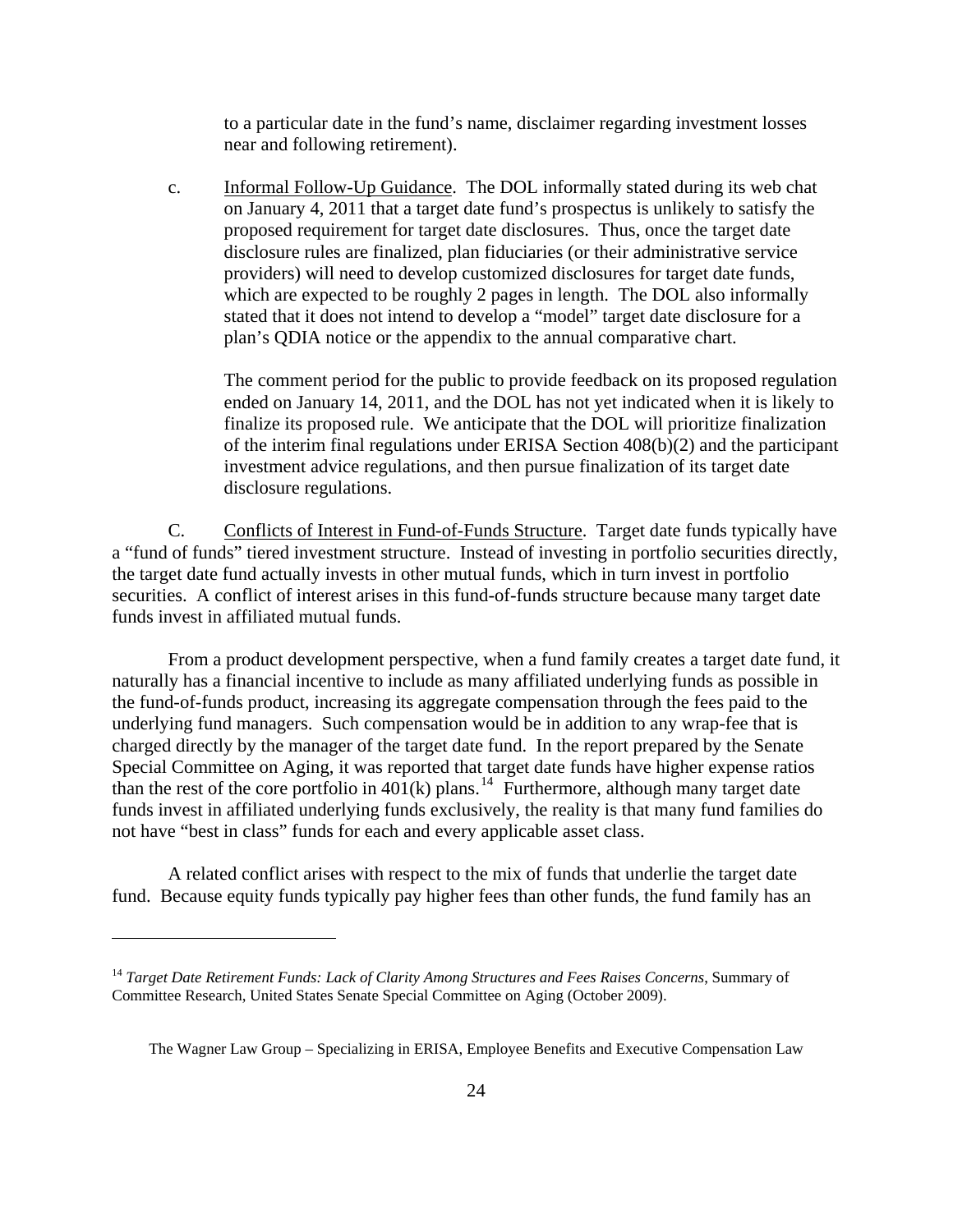incentive to design the target date fund so that it has a higher exposure to equity, increasing its aggregate fees at the expense of plan participants and also increasing the product's expected volatility. This conflict arises at the product design stage and persists to the extent the fund manager has the discretion to increase allocations to underlying equity funds. The Senate Special Committee on Aging, as well as the DOL, have observed that target date funds have what appears to be an over-concentration in equity investments. Thus, even in funds with a target date of 2010, underlying equity funds constituted up to 68% of assets, which in turn contributed to recent volatility and investment losses.

Although an investment manager for a target date fund is permitted to invest in affiliated underlying funds under the Company Act, it would not be permitted to manage the target date fund's investment in this conflicted manner if it were actually subject to the fiduciary standards under ERISA.

#### D. DOL Advisory Opinion 2009-04A (Requested On Behalf of Avatar Associates).

1. Fiduciary Status of Asset Managers. Generally, when a person or firm manages the assets of an ERISA plan, the person or firm becomes a fiduciary with respect to the plan and is subject to the standard of care mandated under ERISA. However, there is a general exception that applies when a plan invests in shares of a mutual fund.

- Under Section  $401(b)(1)$  of ERISA, when a plan invests in a security issued by a registered investment company, "the assets of such plan shall be deemed to include such security but shall not, solely by reason of such investment, be deemed to include any assets of such investment company." Thus, when a plan invests in shares of a mutual fund, the underlying assets of the mutual fund are not deemed to be plan assets.
- Under ERISA Section  $3(21)(B)$ , a plan's investment in a registered investment company "shall not by itself cause such investment company or such investment company's investment adviser" to be deemed to be a fiduciary. Accordingly, the mutual fund's investment adviser is generally not deemed to be a fiduciary of the plan investing in such mutual fund.

The combined effect of these rules is to create a carve-out from ERISA's fiduciary rules for mutual fund investment managers. To illustrate its significance, let's assume that a plan sponsor has appointed a professional asset manager to invest a segment of the plan's portfolio in U.S. large cap securities. The appointed asset manager would clearly be a fiduciary subject to ERISA's fiduciary requirements. Similarly, if the plan sponsor decided to invest this segment of the plan's portfolio in a bank collective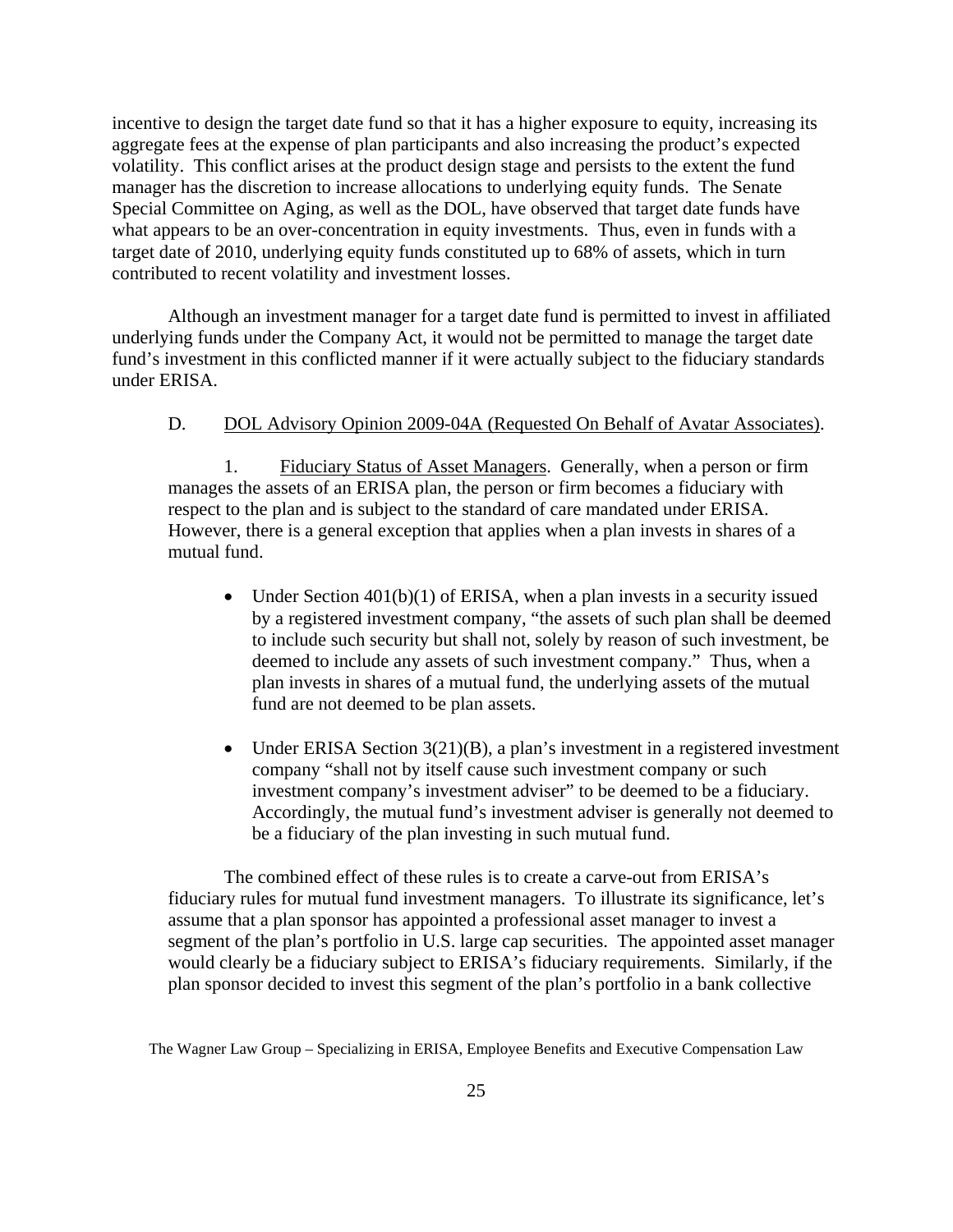fund investing in U.S. large cap securities, the bank managing this collective fund would automatically be deemed a plan fiduciary. However, if the plan sponsor were to invest this segment of the plan's portfolio in a U.S. large cap mutual fund, the fund's manager would not be subject to any of ERISA's fiduciary requirements.

2. Are Mutual Fund Managers Ever Subject to ERISA? *The Wagner Law Group* believes that the managers of target date funds can as a matter of law be held responsible for their conduct as ERISA plan fiduciaries in certain instances. Section 3(21)(B) of ERISA provides that a plan's investment in a mutual fund "shall not by itself cause such [fund] or such [fund's] investment adviser or principal underwriter to be deemed to be a fiduciary (emphasis added)." This wording demonstrates that the exception whereby target date fund advisers escape fiduciary status does not apply in all instances and is not absolute.

In the firm's recent request to the DOL on behalf of Avatar Associates, it requested clarification on the scope of this exception as applied to target date funds investing in other affiliated mutual funds. In its response letter, Advisory Opinion 2009- 04A, the DOL declined to rule that the investment advisers to such funds should be viewed as fiduciaries to investing plans.

3. Plan Sponsors Are Alone in Fiduciary Responsibility. The implications of the DOL ruling are clear and may be surprising to many plan sponsors. A participant who is defaulted into a QDIA is responsible for his or her passive decision, or "negative" election, to invest in this specific investment option. However, the preamble to the DOL's final regulations on QDIAs states that the plan fiduciary continues to have the obligation to prudently evaluate, select and monitor any investment option that will be made available to the plan's participants, including any option that is used as a default investment for a plan with an automatic enrollment feature. The Assistant Secretary of Labor of EBSA, in her testimony regarding QDIAs before the Senate Special Committee on Aging, stated that "[the plan sponsor] continues to have the obligation to prudently evaluate, select, and monitor any investment option that will be made available to the plan's participants and beneficiaries." In other words, the plan sponsor remains responsible for ensuring that the QDIA, just like any other option in the plan's investment menu, is a prudent investment choice.

Since the managers of target date funds do not have any fiduciary duty under ERISA with respect to the plans investing in them, plan sponsors alone are responsible for the selection and monitoring of target date funds and the construction, management and oversight of their portfolios of underlying funds. Unfortunately many plan sponsors incorrectly believe that they do not need to evaluate the target date fund's underlying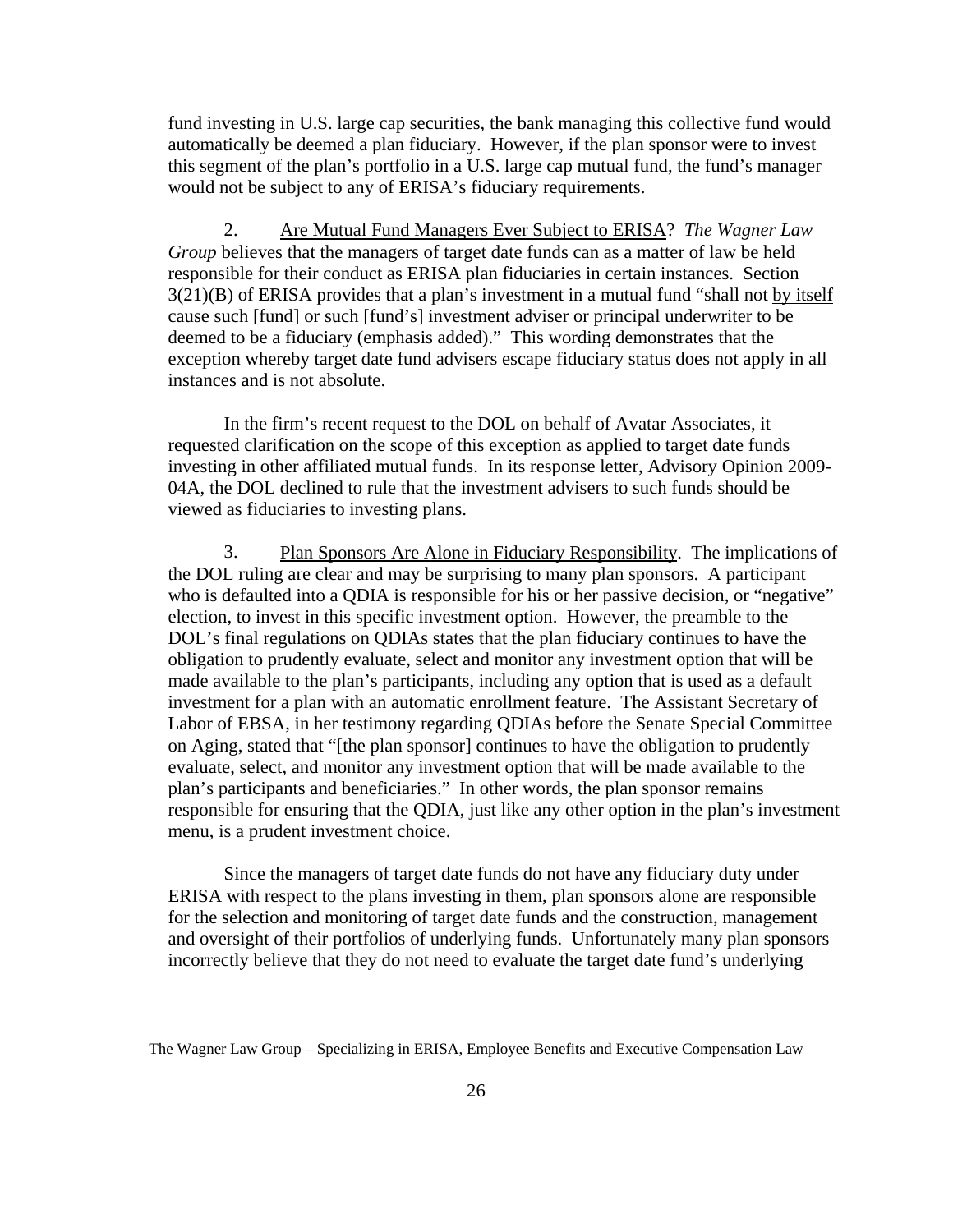<span id="page-28-0"></span>investments, and they wrongly assume that fund managers have accepted this responsibility as ERISA fiduciaries on their behalf.

E. Congressional Scrutiny of Target Date Funds.

On December 16, 2009, U.S. Senator Herb Kohl (D-WI), chairman of the Senate Special Committee on Aging, announced his intent to introduce legislation that would require target date fund managers to take on ERISA fiduciary responsibility in order for such funds to be eligible for designation as the plan's QDIA. Senator Kohl was quoted as taking issue with the fact that "[m]any target date funds are composed of hidden underlying funds that can have high fees, low performance, or excessive risk" and concluding that "there is no question that we need greater regulation and transparency of these products." Unlike the Obama Administration's regulatory proposal to improve disclosure with respect to target date funds, Senator Kohl's legislative proposal involves imposing ERISA's fiduciary standards on target date fund managers. Due to the nature of ERISA's prohibited transaction rules, Senator Kohl's proposal would require substantial changes to the current "fund of funds" structure and fee arrangements in many target date fund products.

## **VI. Lifetime Income Options**

 $\overline{a}$ 

One of the key retirement security goals of the Obama Administration is to "reduce barriers to annuitization of 401(k) plan assets" and promote "guaranteed lifetime income products, which transform at least a portion of retirees' savings into guaranteed future income, reducing the risks that retirees will outlive their savings or that their living standards will be eroded by investment losses or inflation."<sup>[15](#page-28-1)</sup>

A. DOL and IRS Request for Information. In connection with the Administration's goals to promote DC plan annuitization, the DOL, Internal Revenue Service and the Treasury Department issued a joint release on February 2, 2010, requesting information regarding lifetime income options for participants in retirement plans. In this release, these agencies announced that they were currently reviewing the rules under ERISA and the related rules under the Internal Revenue Code, to determine whether and how they could enhance the retirement security of participants by facilitating access to lifetime income arrangements. The requests for information addressed a range of topics, including participant education, required disclosures, 401(k) plan and other tax-qualification rules, selection of annuity providers, ERISA Section 404(c) and QDIAs.

B. The Retirement Security Project. The Retirement Security Project, a joint venture of the Brookings Institution and the Urban Institute, has released two white papers regarding DC

<span id="page-28-1"></span><sup>&</sup>lt;sup>15</sup> Annual Report of the White House Task Force on the Middle Class, February 2010.

The Wagner Law Group – Specializing in ERISA, Employee Benefits and Executive Compensation Law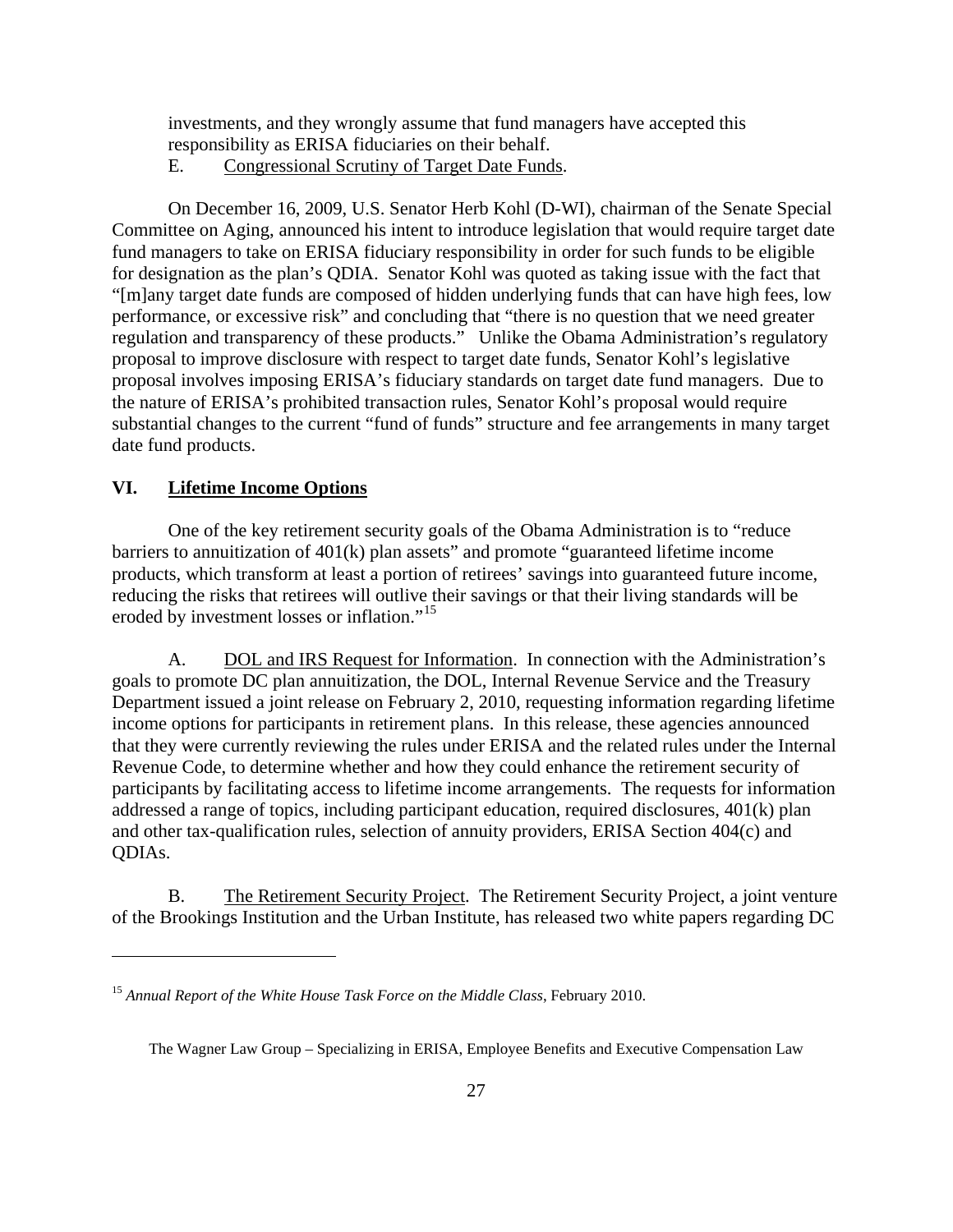plan annuitization. These papers have generated a significant amount of interest, given the fact that they were co-authored by Mark Iwry, who was recently appointed by the Treasury Secretary to serve as the Deputy Assistant Secretary for Retirement and Health Policy. The white papers include proposals to encourage DC plan annuitization by using deferred annuities as the default investment for participants for certain purposes.

C. Legislative Proposals. A number of bills have been introduced in Congress, which are designed to provide tax incentives to save for retirement through annuities (e.g., Lifetime Pension Annuity for You Act, Retirement Security for Life Act). These bills typically encourage annuitization by exempting a percentage of annuity income up to a stated threshold (e.g., \$5,000 for individuals or \$10,000 for couples). Although they typically do not extend this exemption to annuity payments from defined benefit plans, they do exempt annuity payments made from DC plans.

In contrast to these tax-related measures, the Lifetime Income Disclosure Act puts a different spin on the subject of lifetime income and  $401(k)$  plans.<sup>[16](#page-29-0)</sup> Under this proposed legislation, 401(k) plan sponsors would be required to inform participants annually of how their account balances would translate into guaranteed monthly payments – a "retirement paycheck for life." The goal of this legislation is to give participants an understanding of how much projected retirement income they can expect from their savings. The legislation directs the DOL to issue tables that employers may use in calculating an annuity equivalent and model disclosures. Employers and service providers who use the model disclosure and guideline assumptions would be insulated from liability under ERISA.

D. Tax Requirements. The IRS addressed various tax-qualification requirements for DC plans with variable group annuity investment options for participants in PLR 200951039. This private letter ruling was helpful to the benefits community since it illustrated how these plans were viewed with respect to the age 70 ½ minimum distribution requirements and for purposes of the QJSA rules. In sum, DC plans with annuity investment options were not subject to any "surprise" interpretations with respect to these rules.

E. Lifetime Income Hearing by Senate Special Committee on Aging. On June 16, 2010, the U.S. Senate Special Committee on Aging convened a hearing entitled, "The Retirement Challenge: Making Savings Last a Lifetime." The hearing explored options to help retirees transform their retirement savings into lifetime income, taking a close look at 401(k) plan participants in particular. According to Senator Kohl, chairman of the Senate Special Committee on Aging, the hearing was the start of a legislative debate about how the government

<span id="page-29-0"></span><sup>&</sup>lt;sup>16</sup> U.S. Senators Jeff Bingaman (D-NM), Johnny Isakson (R-GA), and Herb Kohl (D-WI) introduced this bill in December 2009.

The Wagner Law Group – Specializing in ERISA, Employee Benefits and Executive Compensation Law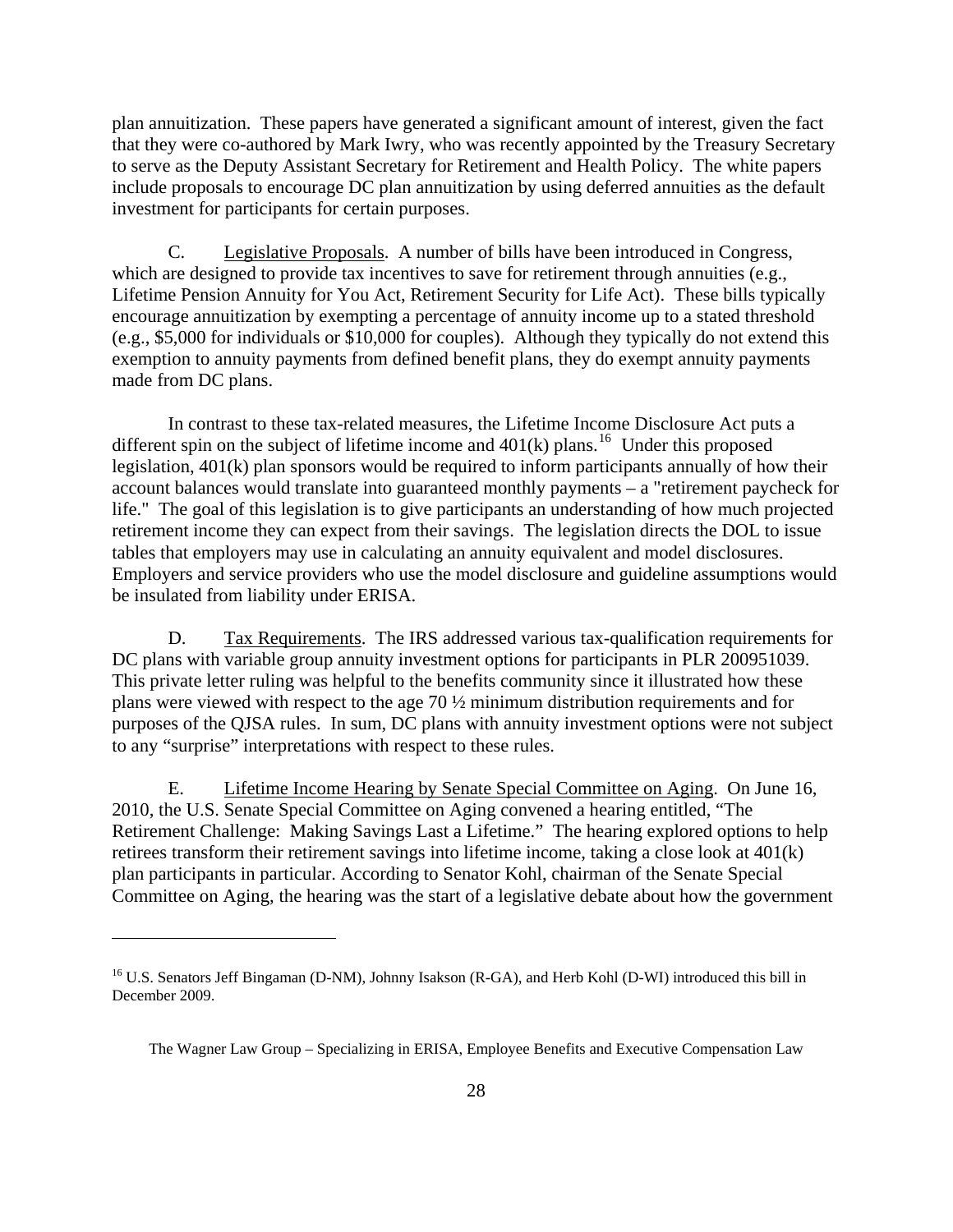can help Americans make their retirement savings last a lifetime. In his opening statement, he stated that, "[o]ur goal is to find ways to ensure retirees have access to lifetime income options that provide adequate consumer protections at a reasonable cost." In his view, the focus of most education efforts have been on encouraging people to save, and not about how to make their savings last.

At the hearing, Phyllis Borzi (Assistant Secretary of Labor) and Mark Iwry (Deputy Assistant Secretary for Retirement and Health Policy at the Treasury Department) presented their early analysis of the responses they received to the RFI on lifetime income options, jointly released by the DOL, IRS and Treasury on February 2, 2010. The RFI attracted more than 780 responses from the public. Many of the comments were submitted by individuals who said they were worried that the RFI was the first step in a government plan to take over 401(k) plans. However, Assistant Secretary Borzi clarified that the DOL and the Obama administration had no intention of taking over workers' 401(k) plans. She indicated that the agencies simply wanted to know if promoting lifetime income vehicles were a good idea, and, if so, if there were ways for the government to improve access to them. These comments from the DOL were consistent with Senator Kohl's opening statement, in which he had also clarified that he was in favor of making lifetime income options available at a fair price, and that he did not advocate any type of mandate that would force people to purchase lifetime income products.

F. Joint Hearing by DOL, IRS and Treasury in September 2010. On September 14<sup>th</sup> and September 15, 2010, the DOL, IRS and the Treasury Department held a 2-day joint hearing to consider the specific issues raised in the various comments submitted by the public in response to the RFI regarding lifetime income options.<sup>[17](#page-30-0)</sup>

In contrast to the jointly released RFI on February 2, 2010, which solicited comments on a broad array of topics concerning lifetime income options, the September hearing focused on 5 specific areas of concern.

They included the following 2 areas of general policy-related interest:

 $\overline{a}$ 

• Specific Concerns Raised by Participants. Participants and participant representative groups had expressed concern about lifetime income options in general (*e.g.*, inflation risk, product complexity and fees, the long-term viability of issuers of annuity products, limited availability of death benefits and withdrawal options). The agencies heard testimony exploring and addressing these concerns.

<span id="page-30-0"></span><sup>&</sup>lt;sup>17</sup> The agency representatives involved in coordinating the hearing include (i) Mark Iwry, Senior Advisor to the Secretary, Deputy Assistant Secretary for Retirement and Health Benefits, Department of the Treasury, (ii) Nancy Marks, Division Counsel/Associate Chief Counsel, Tax Exempt and Government Entities, IRS, and (iii) Phyllis Borzi, Assistant Secretary, EBSA, DOL.

The Wagner Law Group – Specializing in ERISA, Employee Benefits and Executive Compensation Law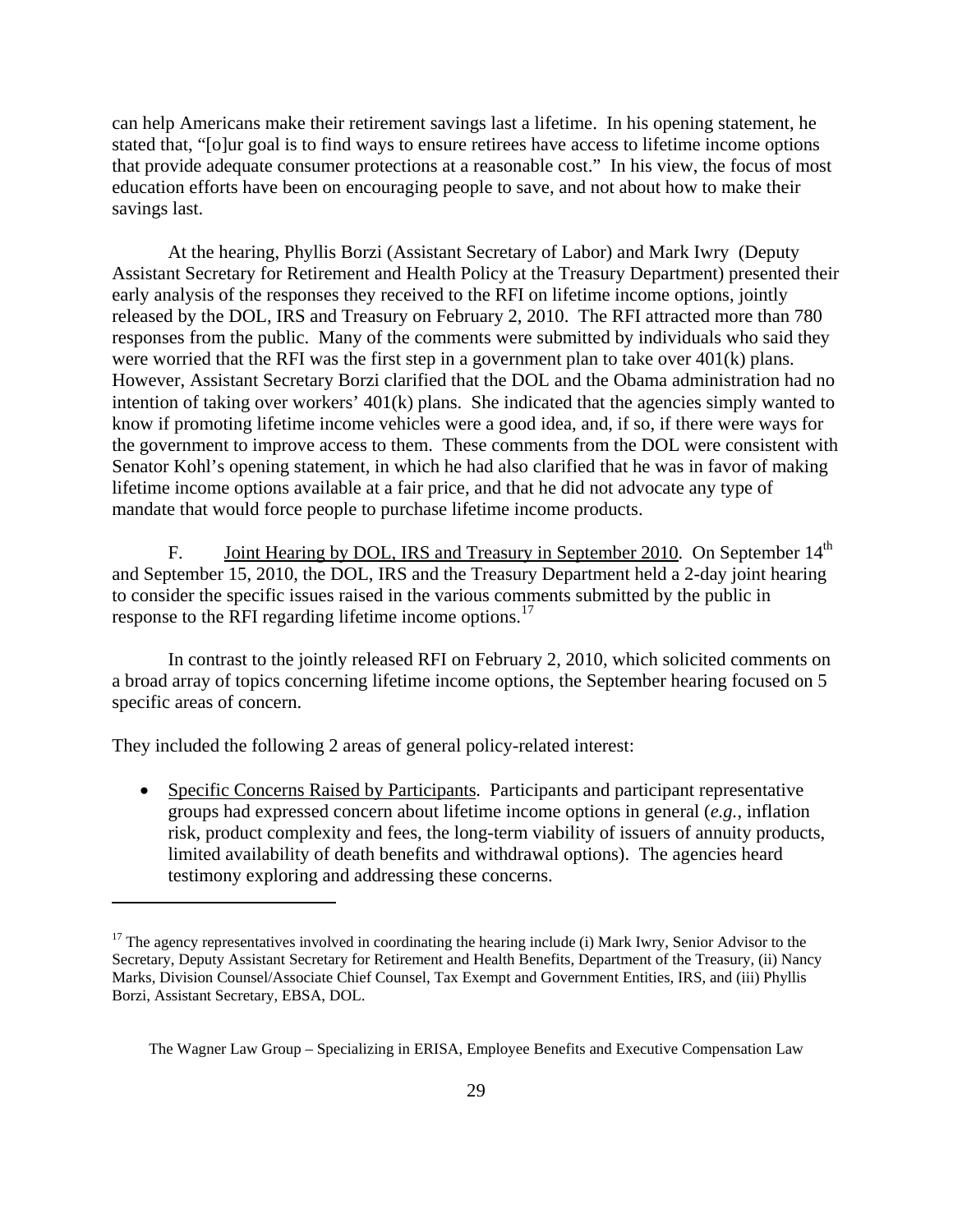<span id="page-31-0"></span>• Alternative Designs of In-Plan and Distribution Lifetime Income Options. The respective agencies were also interested in exploring the different ways in which lifetime income options can be made available in plans, including both insurance and non-insurance design solutions (*e.g.*, managed payout funds).

The hearing also focused on the following 3 areas of specific interest:

- Fostering Education to Help Participants Make Informed Retirement Income Decisions. The agencies were interested in hearing about the type of information that would help participants make better informed decisions regarding their retirement income. DOL Interpretive Bulletin 96-1 provides guidance on how plan sponsors can provide "investment education" to participants without fiduciary liability, and the DOL appears to be interested in expanding it to cover "retirement income education."
- Disclosure of Account Balances as Monthly Income Streams. Along the lines of various legislative proposals such as the *Lifetime Income Disclosure Act*, the agencies were interested in hearing how participants may be more likely to choose lifetime income options if their benefit statements were to include disclosures noting what their individual accounts are worth when converted to a hypothetical monthly benefit.
- Modifying Fiduciary Safe Harbor for Selection of Issuer or Product. Under current law, a DOL regulatory "safe harbor" provides guidelines on how a plan fiduciary can prudently select an annuity provider for its DC plan.  $18$  This safe harbor is largely procedural, requiring an objective, analytical search for an annuity provider, in consultation with an expert as necessary. The agencies heard testimony on whether these safe harbor standards should be modified, and whether they should apply more broadly to other types of lifetime income products.

Given the specificity of these 3 areas, it appears that the DOL and Treasury Department (and IRS) have narrowed their areas of focus, which could signal that these agencies are preparing to move ahead with rulemaking in these areas.

## **VII. Automatic IRA Act of 2010 Introduced in Both Senate and House**

 Substantially similar pieces of legislation, both entitled the "Automatic IRA Act of 2010," were introduced in both chambers of Congress in August 2010. If enacted, this law would require employers to deduct a portion of their employees' paychecks in order to make

<span id="page-31-1"></span><sup>18 29</sup> CFR 2550.404a-4.

The Wagner Law Group – Specializing in ERISA, Employee Benefits and Executive Compensation Law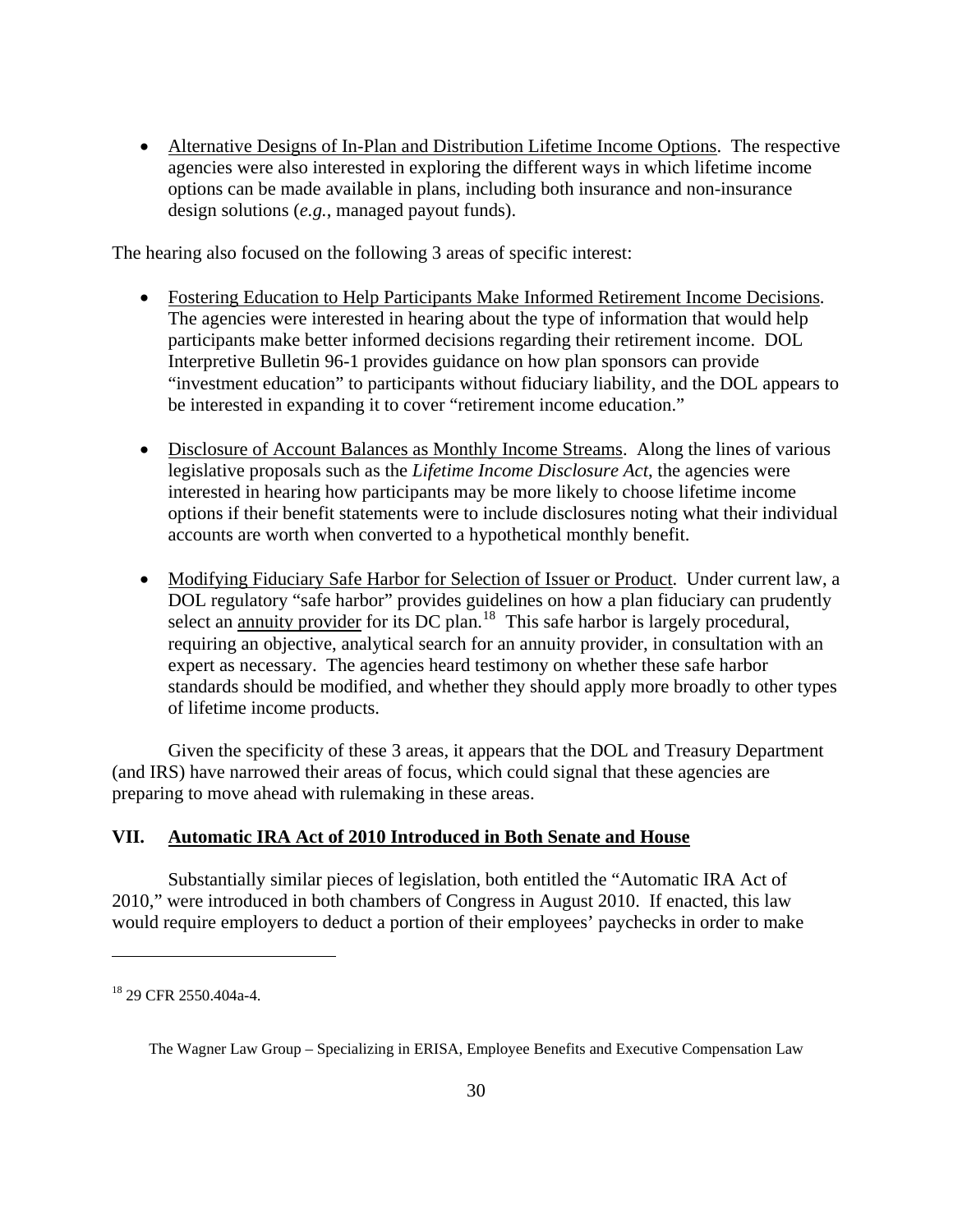IRA contributions on their behalf, unless the individual employees affirmatively opt out or make different elections. The concept of automatic IRAs had been proposed in President Obama's 2011 fiscal year budget and supported by the Middle Class Task Force chaired by Vice President Joe Biden. Vice President Biden has applauded both versions of the bill, confirming the White House's ongoing push for automatic IRAs.

#### A. Senate Version (S. 3760) Introduced by Senator Bingaman

Senator Jeff Bingaman (D-NM) introduced the Automatic IRA Act legislation to the Senate on August 6, 2010. In the first year after enactment, employers with 100 or more employees would be subject to the automatic IRA requirement. It would apply to employers with 50 or more in the second year, and employers with 25 or more in the third year. In the fourth year and beyond, any employer with 10 or more employees would be subject to the automatic IRA requirement.

Employers that already maintain a qualified retirement plan would be exempt from the automatic IRA requirement. However, if the plan does not cover employees in a division, subsidiary or other major business unit, the employer would have to provide automatic IRAs to the excluded employees.

The Senate bill has the following features:

- Automatic IRAs must be provided to each employee who has been employed for at least 3 months and attained age 18 as of the beginning of the year.
- Employees have the choice of contributing to either a traditional pre-tax IRA or Roth (post-tax) IRA. If no choice is made, Roth IRA accounts are the default vehicle.
- The bill sets the default contribution at 3% of compensation. Employees can raise or lower their contribution percentage, or can opt out entirely from the program.
- Investment firms are not be required to accept automatic IRA accounts. An employer can select an IRA provider to which all automatic IRA contributions will be sent, using a central online resource developed by the Treasury Department.
- All Automatic IRAs will offer the same three 3 standardized investment options (to be developed by Treasury and DOL): (1) a principal preservation fund, or a special, new Treasury Retirement Bond ("R Bond"); (2) a life-cycle or other blended investment option; or (3) an alternative investment option with a somewhat higher concentration in equities than the life-cycle or other blended investment option.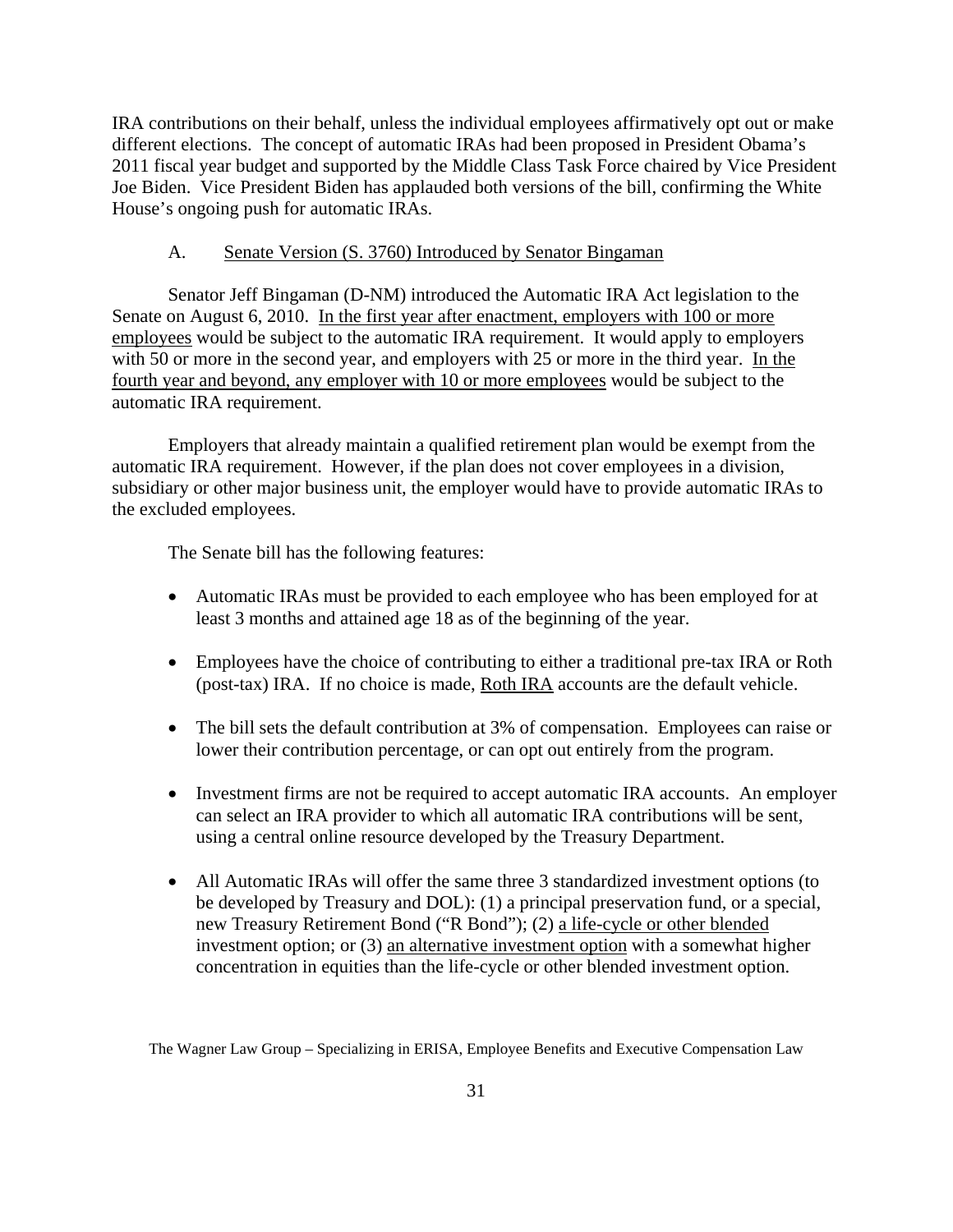- The investment options must be based on low-cost investments, which may include index funds.
- An employer that fails to offer an automatic IRA for its employees is subject to an excise tax of \$100 for each employee.
- To help offset startup costs for an automatic IRA arrangement, small employers (with no more than 100 employees) may receive a tax credit of up to \$250 for each of the first 2 years of automatic IRA operation.
- To encourage the adoption of qualified plans, the existing tax credit to help offset the startup costs for small employers adopting qualified plans will be adjusted by increasing the maximum tax credit to \$1,000 (from the current limit of \$500) for each of the first 3 years of plan operation.<sup>[19](#page-33-0)</sup>

## B. House Version (H.R. 6099) Introduced by Congressman Neal

On August 10, 2010, Richard Neal (D-MA), chairman of the Subcommittee on Select Revenue Measures of the Ways and Means Committee, introduced the Automatic IRA Act of 2010 during the House of Representatives' rare mid-recess session held on that day. The House version of the bill is similar to the Senate bill, with the following exceptions:

- An employer with 10 or more employees would be subject to the automatic IRA requirement in the first year after enactment and in all future years. Unlike the Senate version, there is no "phase-in" for employers of varying sizes during the first 4 years after enactment.
- Employees have the choice of contributing to either a traditional IRA or a Roth IRA. If no choice is made, traditional IRA accounts are the default vehicle.
- All automatic IRAs must be invested in: (1) a principal preservation fund or R Bonds; (2) a life-cycle investment option that is a QDIA within the meaning of the DOL regulations; or (3) a balanced investment option that is a QDIA.

<span id="page-33-0"></span> $19$  Under the current provisions of IRC Section 45E, the annual tax credit to help offset the startup costs of a qualified plan adopted by a small employer with no more than 100 employees, which can apply for up to 3 years, is equal to the lesser of 50% of the start up costs, or \$500. The legislation, if enacted, would increase the \$500 limit to \$1,000.

The Wagner Law Group – Specializing in ERISA, Employee Benefits and Executive Compensation Law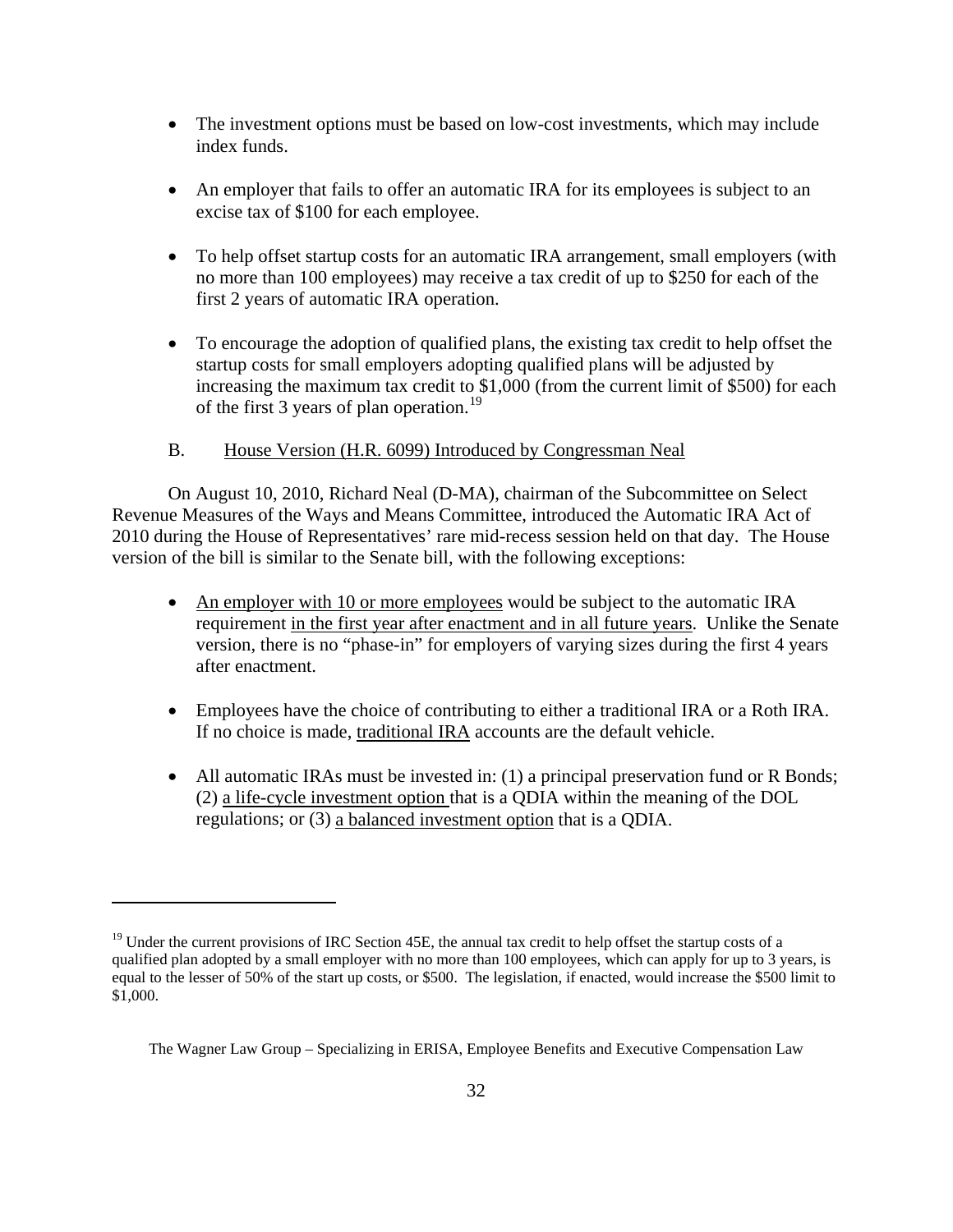#### C. Outlook for Automatic IRA Legislation

<span id="page-34-0"></span> Both Senator Bingaman and Congressman Neal are expected to reintroduce the two Automatic IRA bills to the  $112<sup>th</sup>$  Congress, respectively, as sponsors of this legislation.

#### **VIII. Establishing A Game Plan for Clients**

 The DOL's new rules on 408(b)(2) fee disclosures and participant-level fee disclosures will go into effect shortly, and it is likely that the DOL's proposed rules (which relate to the "investment advice fiduciary" definition and target date disclosures) will be finalized before the Obama Administration ends its current term on January 13, 2013. Given the likelihood that these changes will impact many (if not all) plans, financial advisors should strongly consider developing a "game plan" to help plan clients make sense of these rule changes.

#### A. 408(b)(2) Fee Disclosures

 The new 408(b)(2) fee disclosure rules will require covered service providers to furnish detailed information about their compensation to plan sponsors on or before July 16, 2011. Although the 408(b)(2) fee disclosure rules will have an obvious impact on providers, it will also have a direct impact on plan sponsors. Plan fiduciaries have always had a duty to prudently monitor each provider's compensation and to ensure that the plan's fees are reasonable. Thus, once plan sponsors begin to receive the newly mandated fee disclosures, they will have a duty to review such information and to prudently evaluate both the direct and indirect compensation disclosed. Unfortunately, due to the complexity of many plan arrangements (which involve multiple parties, subcontractors and different types of indirect compensation), plan sponsors will need help understanding this information. Financial advisors can play a key role, helping plan sponsors "interpret" the disclosures included in their providers' 408(b)(2) fee disclosures. A qualified advisor can help a plan sponsor determine if its fees are unreasonably high in light of the quality of the services provided, and the advisor can assist the plan sponsor investigate alternatives plan service and investment arrangements, as necessary or appropriate.

## B. Fee Disclosures to Participants

There is a good chance that a significant number of plan participants will be "caught off guard" by the new fee disclosures delivered to them, once the new rules go into effect. Additionally, as a result of the anticipated feedback from participants and their ongoing scrutiny of the plan's fees, plan sponsors may also become more sensitive to the level of the plan's fees. Fortunately, plan sponsors have roughly a year to prepare for the new disclosure regime. For calendar year plans, the DOL's participant disclosure rules will not take effect until January 1, 2012. During this critical interim period, advisors should help plan sponsors prepare for this change. Advisors

The Wagner Law Group – Specializing in ERISA, Employee Benefits and Executive Compensation Law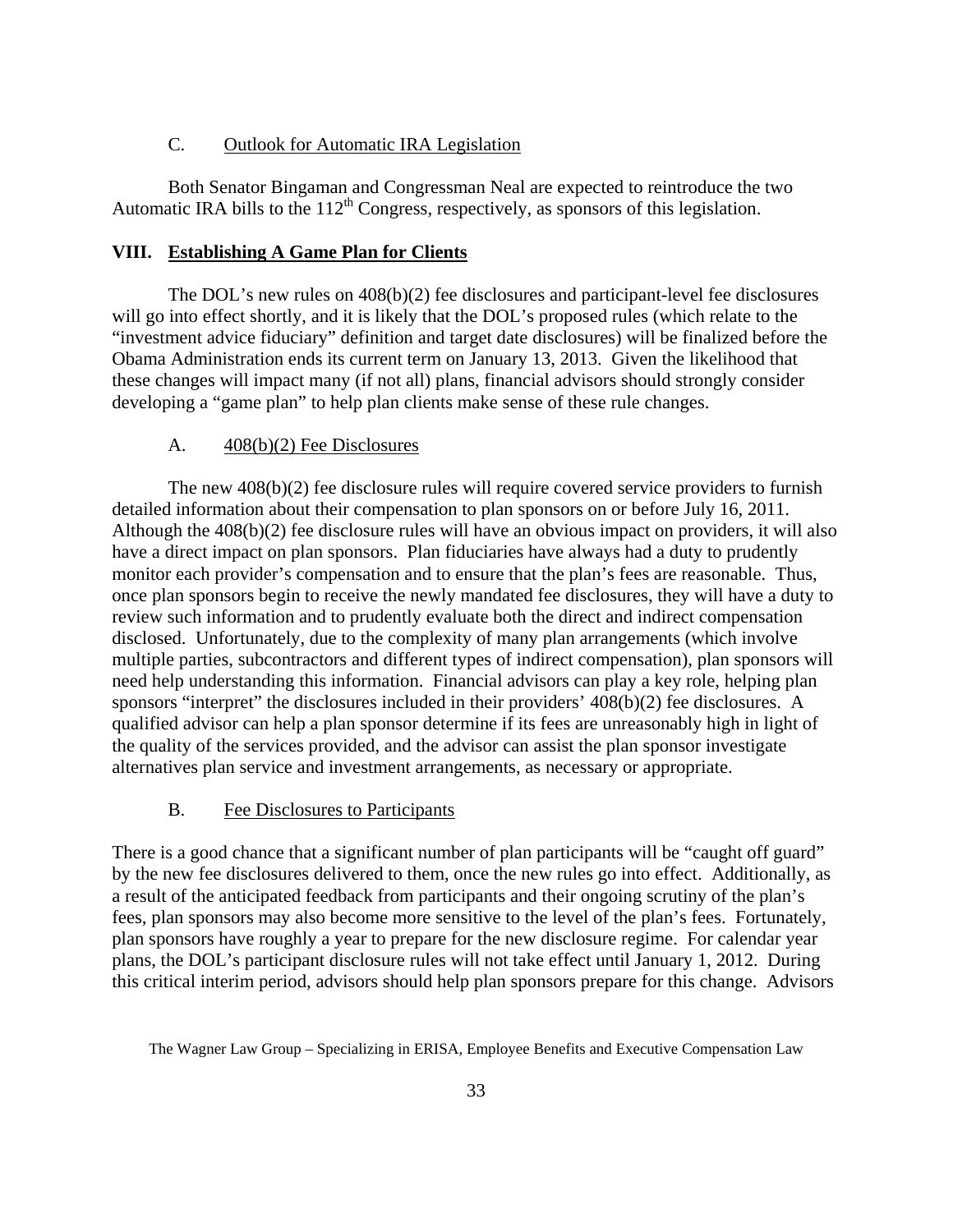can discuss the new disclosure rules with the plan's recordkeeper, to determine the extent to which the newly mandated fee disclosures are (or are not) already being provided to participants. The advisor can also meet with participants to discuss the new fee disclosures, and integrate a review of this information into investment education sessions with participants. If the plan sponsor is concerned with the potential reaction and scrutiny from participants, advisors can remind the sponsor that a prudent review of the plan's investments and services is the best defense against fiduciary liability, and that the sponsor can always strengthen its fiduciary review process if it has any concerns.

C. Target Date Disclosures. Although the DOL has not yet finalized its proposal concerning the required disclosures for target date funds, it is clear that there is a concern that participants are not getting the appropriate information and education. As a "best practice," advisors can help provide meaningful information about the plan's target date funds to participants right now. Participants need to focus on the key features of a target date investment, such as its glide path, landing point and its potential volatility. While educating participants about target date funds, advisors should also work with plan sponsors to ensure that they are prudently evaluating the target date fund series in the plan's menu, especially if it is being utilized as a QDIA. In light of the level of investment losses sustained by all types of target date funds in recent years, plan sponsors should pay particular attention to the expected volatility and equity/fixed income mix of target date funds intended for participants who are already in or nearing retirement (e.g., 2015 Retirement Fund).

D. Broader "Fiduciary" Definition. The DOL's proposal to broaden its "investment advice fiduciary" definition is likely to "shake up" the retirement plan industry, forcing many (if not all) retirement plan advisors to provide their services in a fiduciary capacity for a level fee. If the DOL's proposal is adopted in its current form, any advisor that is unwilling to advise plan clients on these terms may, as a practical matter, be forced out of the retirement plan business in its entirety. Given the significance of this anticipated change, financial advisors should evaluate and re-consider their business model for ERISA plan clients, especially those who do not currently hold themselves out as plan fiduciaries.

Recordkeepers are constantly adapting and developing new types of arrangements, and they may be able to offer assistance with the problems associated with variable compensation (which in the case of a fiduciary advisor is prohibited under ERISA's prohibited transaction rules.) For example, working with recordkeeping platforms that are able to offer level payouts may be one possible approach. Advisors can also explore the use of ERISA budget accounts (also known as ERISA fee recapture accounts) as a means for leveling the compensation payable to the advisor. Advisory firms that currently receive variable compensation may also wish to consider providing investment advice to ERISA plans as a dual-registered RIA, which would enable the firm to charge a level asset-based fee. There are no "one size fits all" solutions for all firms, especially since every advisor's service model will need to be fully compliant with both

The Wagner Law Group – Specializing in ERISA, Employee Benefits and Executive Compensation Law